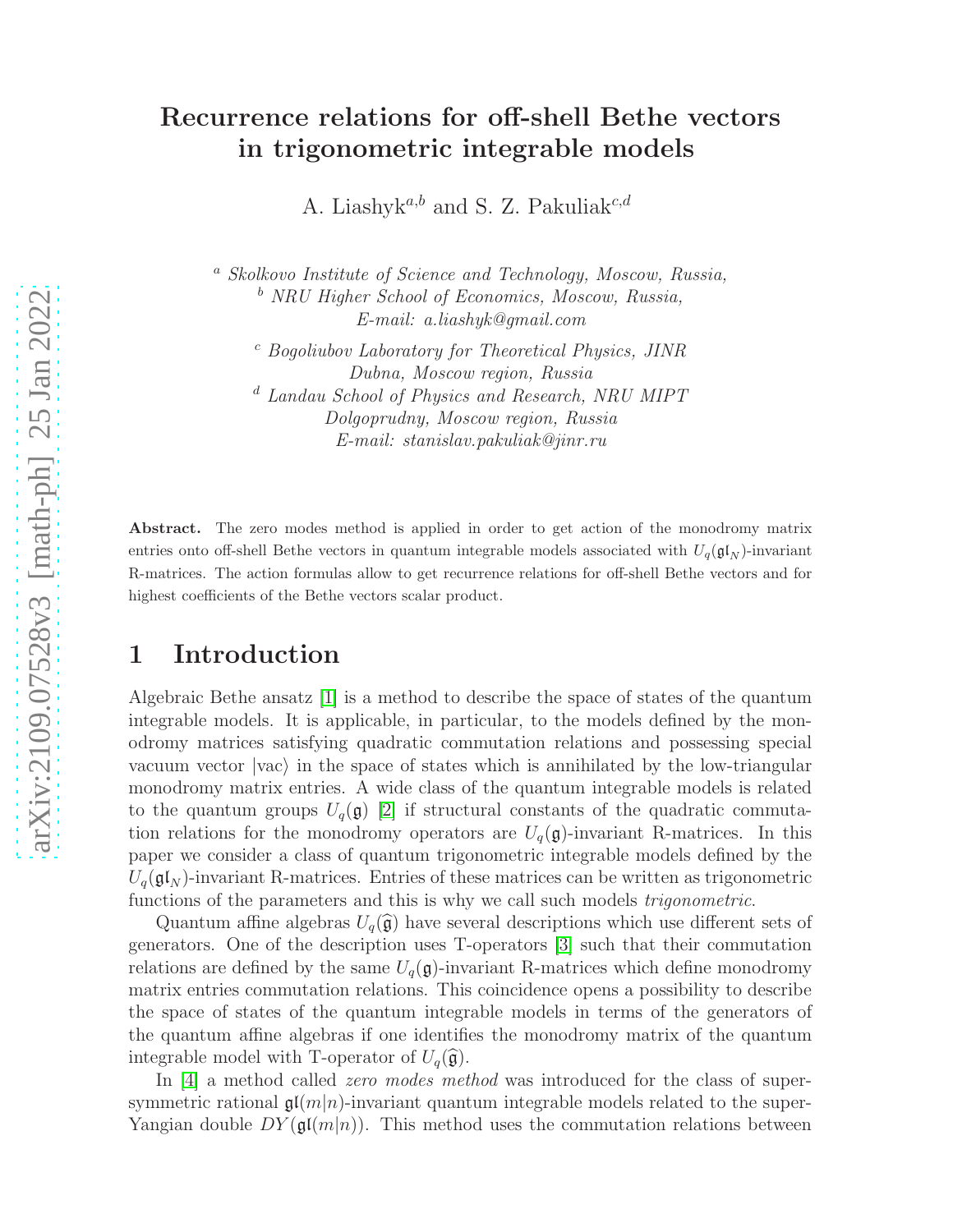zero modes of the monodromy matrix entries and entries themselves in order to obtain the action of these entries onto off-shell Bethe vectors in the corresponding quantum integrable model. In the present paper we develop the zero modes method to the trigonometric quantum integrable models related to the quantum affine algebra  $U_q(\mathfrak{gl}_N).$ 

The action formulas of monodromy matrix entries onto off-shell Bethe vectors are more fundamental than explicit expressions for these vectors in terms of monodromy matrix elements. They can be used to investigate the physical quantities in the quantum integrable models such as scalar products and form-factors of the local operators without using explicit formulas for the Bethe vectors. On the other hand, the action formulas lead to the recurrent relations for the off-shell Bethe vectors, which can be solved to obtain explicit expressions for them. For the off-shell Bethe vectors in the quantum integrable models defined by  $U_q(\mathfrak{gl}_N)$ -invariant R-matrices two particular recurrence relations were obtained in [\[5\]](#page-19-4) using method of the hierarchical Bethe ansatz. From viewpoint of this method these two types of the recurrence relations are related to two different ways of embedding  $U_q(\mathfrak{gl}_{N-1})$  monodromy matrix into  $U_q(\mathfrak{gl}_N)$ monodromy: either in the upper-left corner or in the down-right corner.

To describe off-shell Bethe vectors in terms of generators of the quantum affine algebra one has to explore the Gauss decomposition of the T-operators. There are different Gauss decompositions naturally related to the embeddings mentioned above. It was shown in [\[6\]](#page-19-5) that each of these embeddings leads to the one type recurrence relation and it is not easy combinatorial problem to prove that different type recurrence relations lead to different but equivalent presentations of the same off-shell Bethe vectors. For the rational quantum integrable models defined by the  $\mathfrak{gl}(m|n)$ -invariant R-matrices this problem was solved in [\[7\]](#page-19-6).

Zero modes method developed in the present paper allows to find the action formulas of monodromy matrix entries onto off-shell Bethe vectors in trigonometric integrable models. This action can be used to get various recurrence relations including those obtained in [\[5\]](#page-19-4). Similar results were obtained in [\[8\]](#page-19-7) for the case of the rational  $\mathfrak{o}_{2n+1}$ invariant integrable models.

The paper is composed as follows. In section [2](#page-1-0) the quantum loop algebra  $U_q(\tilde{\mathfrak{gl}}_N)$ in terms of fundamental T-operators is defined. Section [3](#page-5-0) contains two main results of this paper, which include single and multiple actions of monodromy matrix entries onto off-shell Bethe vectors and recurrence relations for them. Section [4](#page-9-0) is devoted to formulation of the zero modes method, which is used to obtain action formulas. Third result of the paper – the recurrence relations for the highest coefficients of the Bethe vectors scalar product is presented in the section [5.](#page-12-0) Proofs of the main propositions are gathered in two appendices.

### <span id="page-1-0"></span>2 Definitions and notations

In this paper we will explore the Cartan-Weyl generators of the quantum loop algebra  $U_q(\tilde{\mathfrak{gl}}_N)$ . This algebra is related to the quantum affine algebra by setting the central element in  $U_q(\mathfrak{gl}_N)$  equal to zero.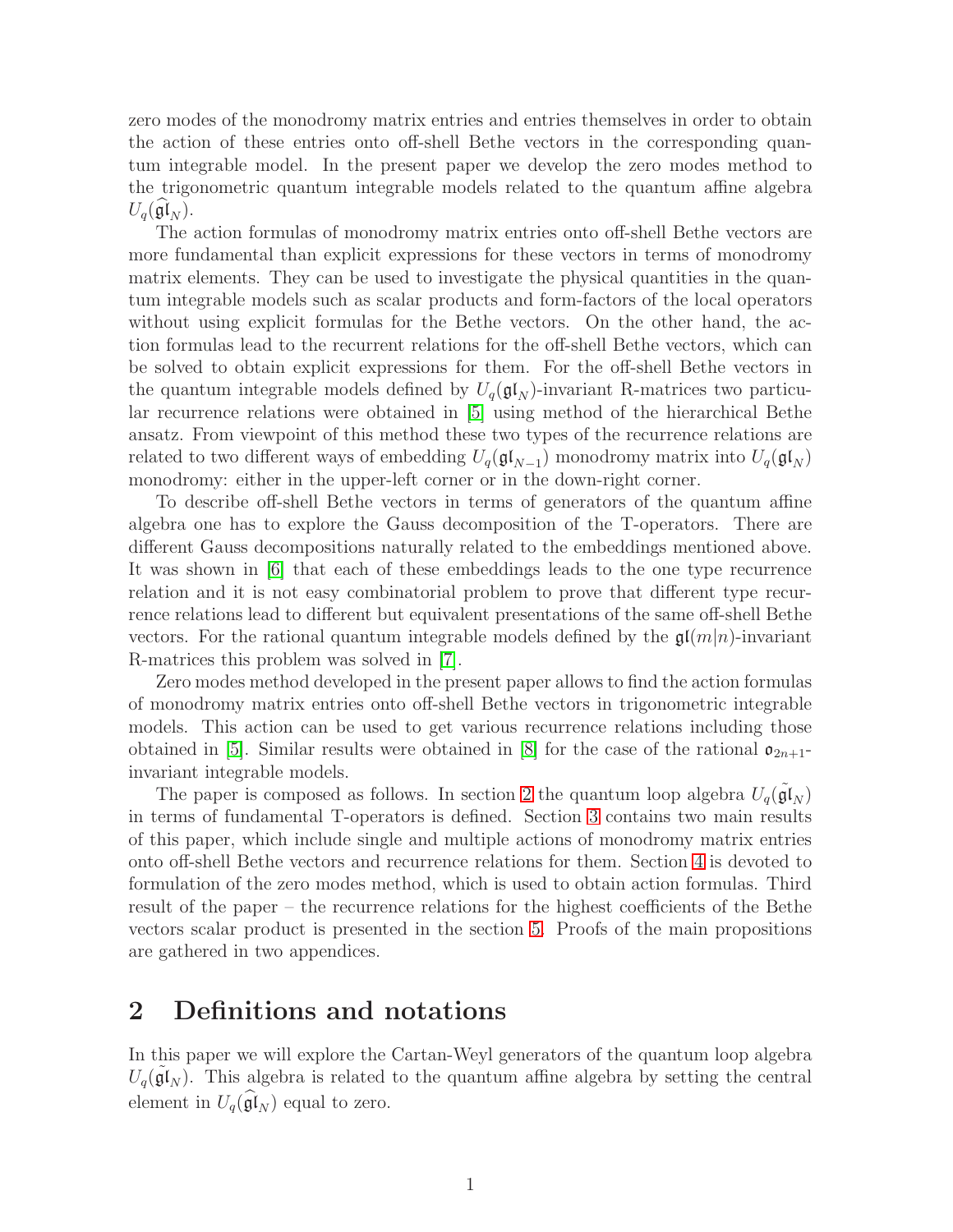# **2.1** R-matrix for  $U_q(\tilde{\mathfrak{gl}}_N)$

Let N be dimension of the fundamental vector representation of the algebra  $U_q(\mathfrak{gl}_N)$  in  $\mathbb{C}^N$ . Let  $e_{ij}$  be a  $N \times N$  matrix unit  $(e_{ij})_{k,l} = \delta_{ik} \delta_{jl}$  for  $1 \leq i, j, k, l \leq N$ . We introduce functions

<span id="page-2-5"></span>
$$
f(u,v) = \frac{qu - q^{-1}v}{u - v}, \quad g(u,v) = \frac{(q - q^{-1})u}{u - v}, \quad \tilde{g}(u,v) = \frac{(q - q^{-1})v}{u - v}
$$
(2.1)

of the arbitrary complex spectral parameters  $u$  and  $v$ .

Define matrix  $\mathbb{P}(u, v)$  acting in the tensor product  $\mathbb{C}^N \otimes \mathbb{C}^N$  by the equality

<span id="page-2-2"></span>
$$
\mathbb{P}(u,v) = \sum_{1 \le i,j \le N} \mathsf{p}_{ij}(u,v) \; \mathsf{e}_{ij} \otimes \mathsf{e}_{ji} \,, \tag{2.2}
$$

where rational functions  $p_{ij}(u, v)$  are defined as follows

$$
\mathsf{p}_{ij}(u,v) = \begin{cases} f(u,v) - 1, & i = j \\ g(u,v), & i < j \\ \tilde{g}(u,v), & i > j \end{cases}
$$

**Definition 2.1.** Quantum trigonometric  $U_q(\mathfrak{gl}_N)$ -invariant R-matrix acting in the tensor product of two fundamental vector representations of  $U_q(\mathfrak{gl}_N)$  is

<span id="page-2-0"></span>
$$
\mathbb{R}(u, v) = \mathbb{I} \otimes \mathbb{I} + \mathbb{P}(u, v), \qquad (2.3)
$$

where  $\mathbb{I} = \sum_{i=1}^{N} \mathbf{e}_{ii}$  is identity matrix in  $\mathbb{C}^{N}$ .

# 2.2 R-matrix formulation of the algebra  $U_q(\tilde{\mathfrak{gl}}_N)$

The associative algebra  $U_q(\tilde{\mathfrak{gl}}_N)$  with unit 1 over  $\mathbb{C}(q)$  is generated by the elements  $T_{i,j}^{\pm}[\pm m], 1 \leq i, j \leq N, m \in \mathbb{Z}_+$  such that

<span id="page-2-4"></span>
$$
T_{j,i}^{+}[0] = T_{i,j}^{-}[0] = 0, \quad i < j, \quad T_{i,i}^{+}[0]T_{i,i}^{-}[0] = T_{i,i}^{-}[0]T_{i,i}^{+}[0] = 1.
$$
 (2.4)

The generators of the algebra  $U_q(\tilde{\mathfrak{gl}}_N)$  may be gathered into formal series

<span id="page-2-1"></span>
$$
T_{i,j}^{\pm}(u) = \sum_{m=0}^{\infty} T_{i,j}^{\pm} [\pm m] u^{\mp m}
$$
 (2.5)

and combined in the matrices

$$
\mathbf{T}^{\pm}(u) = \sum_{i,j=1}^{N} \mathbf{e}_{ij} \otimes \mathbf{T}_{i,j}^{\pm}(u) \in \text{End}(\mathbb{C}^{N}) \otimes U_{q}(\tilde{\mathfrak{gl}}_{N})[[u^{\mp 1}]] \tag{2.6}
$$

which we call T-operators.

The commutation relations in the algebra  $U_q(\tilde{\mathfrak{gl}}_N)$  are given by the standard RLL commutation relations

<span id="page-2-3"></span>
$$
\mathcal{R}(u,v) \cdot (\mathcal{T}^{\mu}(u) \otimes \mathbb{I}) \cdot (\mathbb{I} \otimes \mathcal{T}^{\nu}(v)) = (\mathbb{I} \otimes \mathcal{T}^{\nu}(v)) \cdot (\mathcal{T}^{\mu}(u) \otimes \mathbb{I}) \cdot \mathcal{R}(u,v), \tag{2.7}
$$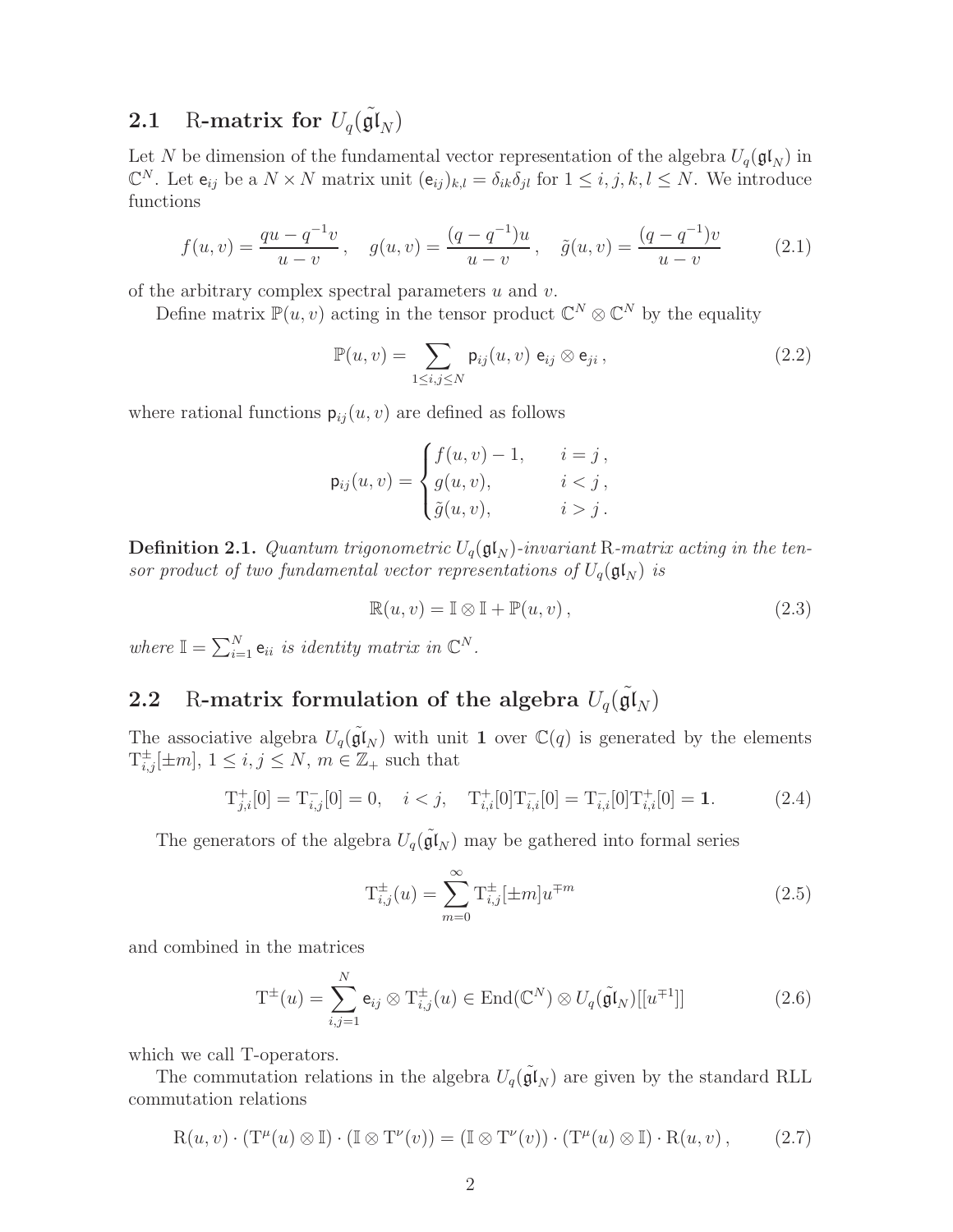where  $\mu, \nu = \pm$  and rational functions entering R-matrix R $(u, v)$  [\(2.3\)](#page-2-0) should be understood as series over  $v/u$  for  $\mu = +$ ,  $\nu = -$  and as series over  $u/v$  for  $\mu = -$ ,  $\nu = +$ . For  $\mu = \nu$  these rational series can be either series over the ratio  $v/u$  or the ratio  $u/v$ .

The commutation relations in the algebra  $U_q(\tilde{\mathfrak{g}})$  may be written in terms of matrix entries [\(2.5\)](#page-2-1). Using explicit expression [\(2.2\)](#page-2-2) one gets

<span id="page-3-0"></span>
$$
[\mathbf{T}_{i,j}^{\mu}(u), \mathbf{T}_{k,l}^{\nu}(v)] = \mathbf{p}_{lj}(u, v) \ \mathbf{T}_{k,j}^{\nu}(v) \mathbf{T}_{i,l}^{\mu}(u) - \mathbf{p}_{ik}(u, v) \ \mathbf{T}_{k,j}^{\mu}(u) \mathbf{T}_{i,l}^{\nu}(v).
$$
 (2.8)

It follows from the commutation relations [\(2.7\)](#page-2-3) or [\(2.8\)](#page-3-0) that modes  $T^{\pm}_{i,j}[m], m \ge 0$ form Borel subalgebras  $U_q^{\pm}(\tilde{\mathfrak{gl}}_N) \subset U_q(\tilde{\mathfrak{gl}}_N)$ .

Remark 2.1. One can check that the restrictions to the zero mode generators [\(2.4\)](#page-2-4) are consistent with the commutation relations [\(2.8\)](#page-3-0).

#### 2.3 Gauss coordinates and the currents

Let H be a representation space of the algebra  $U_q(\tilde{\mathfrak{gl}}_N)$  which possesses a vector  $|{\rm vac}\rangle$ with following properties

<span id="page-3-1"></span>
$$
\mathcal{T}_{i,j}^{\pm}(u)|\text{vac}\rangle = 0, \quad i > j, \qquad \mathcal{T}_{i,i}^{\pm}(u)|\text{vac}\rangle = \lambda_i^{\pm}(u)|\text{vac}\rangle. \tag{2.9}
$$

In what follows we will use Gauss decomposition of the T-operators of the algebra  $U_q(\tilde{\mathfrak{gl}}_N)$  [\[9\]](#page-20-0)

<span id="page-3-2"></span>
$$
T_{i,j}^{\pm}(u) = \sum_{\ell \le \min(i,j)} F_{j,\ell}^{\pm}(u) \; k_{\ell}^{\pm}(u) \; E_{\ell,i}^{\pm}(u) \,. \tag{2.10}
$$

We call series  $F_{j,i}^{\pm}(u)$ ,  $E_{i,j}^{\pm}(u)$  for  $1 \leq i < j \leq N$  and  $k_{\ell}^{\pm}$  $\frac{1}{\ell}(u)$  for  $1 \leq \ell \leq N$  the *Gauss* coordinates. Properties of the vacuum vector [\(2.9\)](#page-3-1) are translated to

$$
E_{i,j}^{\pm}(u)|\text{vac}\rangle = 0, \quad i < j, \qquad k_j^{\pm}(u)|\text{vac}\rangle = \lambda_j^{\pm}(u)|\text{vac}\rangle.
$$

In [\(2.10\)](#page-3-2) we assume that  $F_{i,i}^{\pm}(u) = E_{i,i}^{\pm}(u) = 1$  for  $1 \leq i \leq N$ . Series expansion of the T-operators [\(2.5\)](#page-2-1) imply following expansions of the Gauss coordinates

$$
F_{j,i}^{\pm}(u) = \sum_{m=0}^{\infty} F_{j,i}^{\pm} [\pm m] u^{\mp m}, \quad E_{i,j}^{\pm}(u) = \sum_{m=0}^{\infty} E_{i,j}^{\pm} [\pm m] u^{\mp m}, \quad k_{\ell}^{\pm}(u) = \sum_{m=0}^{\infty} k_{\ell}^{\pm} [\pm m] u^{\mp m}.
$$
\n(2.11)

According to [\(2.4\)](#page-2-4) and Gauss decomposition [\(2.10\)](#page-3-2)  $F_{j,i}^{-}[0] = 0$  and  $E_{i,j}^{+}[0] = 0$ .

The commutation relations between Gauss coordinates imply the commutation relations in the algebra  $U_q(\tilde{\mathfrak{gl}}_N)$  in terms of the currents [\[9,](#page-20-0) [10\]](#page-20-1)

$$
F_i(u) = \mathbf{F}_{i+1,i}^+(u) - \mathbf{F}_{i+1,i}^-(u) = \sum_{\ell \in \mathbb{Z}} \text{sign}(\ell) \mathbf{F}_{i+1,i}[\ell] u^{-\ell},
$$
  
\n
$$
E_i(u) = \mathbf{E}_{i,i+1}^+(u) - \mathbf{E}_{i,i+1}^-(u) = -\sum_{\ell \in \mathbb{Z}} \text{sign}(-\ell) \mathbf{E}_{i,i+1}[\ell] u^{-\ell},
$$
\n(2.12)

<span id="page-3-3"></span>where sign function  $sign(\ell)$  is defined as

$$
sign(\ell) = \begin{cases} +1, & \ell \ge 0, \\ -1, & \ell < 0. \end{cases}
$$
 (2.13)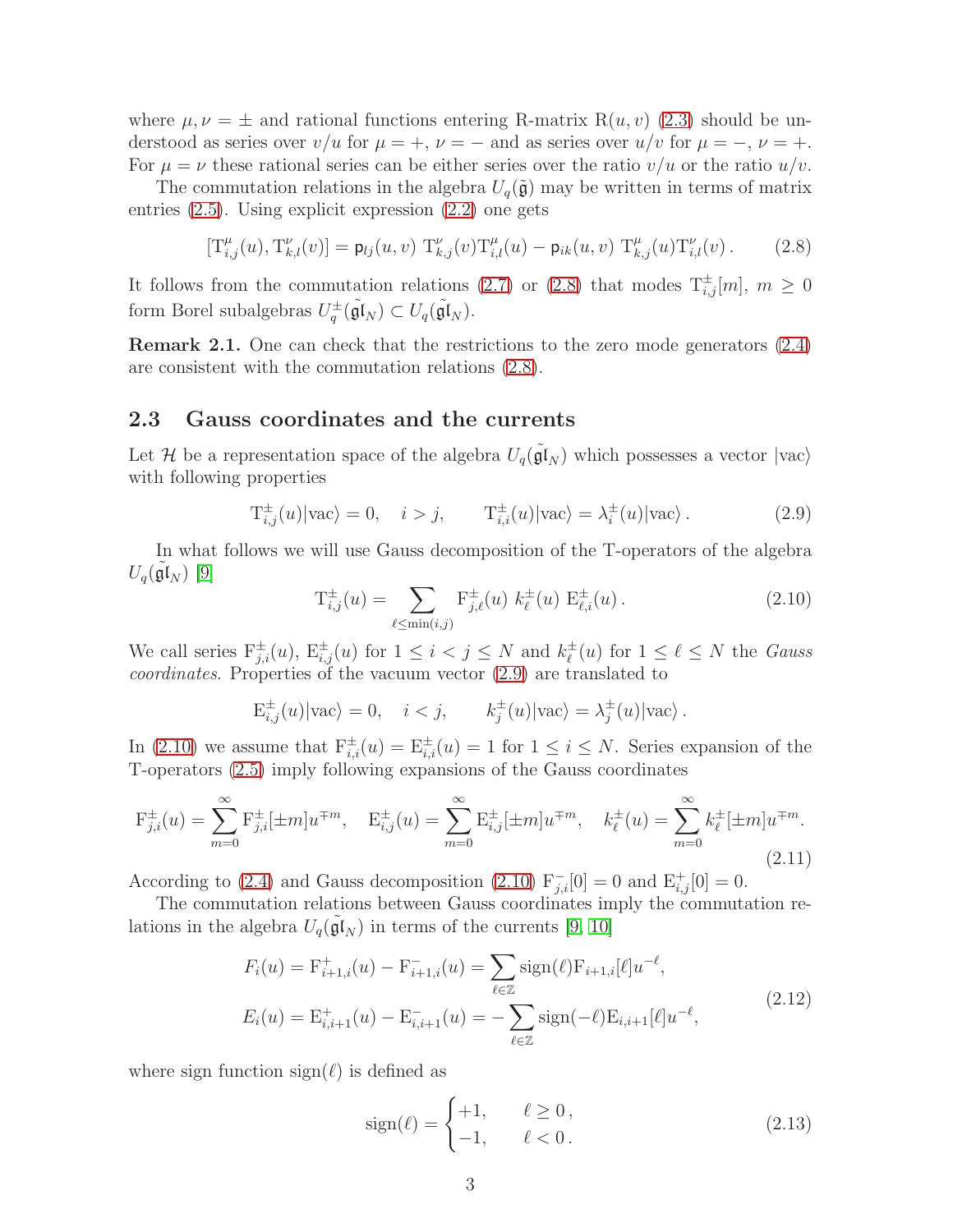The nontrivial commutation relations between currents are

<span id="page-4-1"></span>
$$
k_i^{\pm}(u)F_i(v)k_i^{\pm}(u)^{-1} = \frac{q^{-1}u - qv}{u - v} F_i(v),
$$
  
\n
$$
k_{i+1}^{\pm}(u)F_i(v)k_{i+1}^{\pm}(u)^{-1} = \frac{qu - q^{-1}v}{u - v} F_i(v),
$$
  
\n
$$
k_i^{\pm}(u)^{-1}E_i(v)k_i^{\pm}(u) = \frac{q^{-1}u - qv}{u - v} E_i(v),
$$
  
\n
$$
k_{i+1}^{\pm}(u)^{-1}E_i(v)k_{i+1}^{\pm}(u) = \frac{qu - q^{-1}v}{u - v} E_i(v),
$$
  
\n
$$
(q^{-1}u - qv) F_i(u)F_i(v) = (qu - q^{-1}v) F_i(v)F_i(u),
$$
  
\n
$$
(qu - q^{-1}v) E_i(u)E_i(v) = (q^{-1}u - qv) E_i(v)E_i(u),
$$
  
\n
$$
(u - v) F_i(u)F_{i+1}(v) = (q^{-1}u - qv) F_{i+1}(v)F_i(u),
$$
  
\n
$$
(q^{-1}u - qv) E_i(u)E_{i+1}(v) = (u - v) E_{i+1}(v)E_i(u),
$$
  
\n
$$
[E_i(u), F_j(v)] = \delta_{i,j} (q - q^{-1})\delta(u, v) (k_{i+1}^-(v)k_i(v)^{-1} - k_{i+1}^+(u)k_i^+(u)^{-1})
$$
 (2.15)

<span id="page-4-0"></span>and Serre relations for the currents  $E_i(u)$  and  $F_i(u)$  [\[9,](#page-20-0) [10\]](#page-20-1).

In [\(2.15\)](#page-4-0) the multiplicative delta function is defined by the formal series

$$
\delta(u,v) = \sum_{\ell \in \mathbb{Z}} \frac{u^{\ell}}{v^{\ell}}
$$

which satisfy the property

$$
\delta(u, v)G(u) = \delta(u, v)G(v)
$$

for any formal series  $G(u)$ .

Remark 2.2. The equalities [\(2.14\)](#page-4-1) should be understood in a sense of equalities between formal series. It means that these commutation relations should be understood as infinite set of equalities between modes of the currents which appear after equating the coefficients at all powers  $u^{\ell}v^{\ell'}$  for  $\ell, \ell' \in \mathbb{Z}$ . The rational functions in the commuta-tion relations [\(2.14\)](#page-4-1) should be understood as series over powers of  $v/u$  in the relations containing the current  $k_j^+(u)$  and over powers of  $u/v$  in the relations with the current  $k_j^{-}(u)$ .

#### 2.4 Sets of parameters and their partitions

It is known [\[11\]](#page-20-2) that the Cartan-Weyl generators of  $U_q(\tilde{\mathfrak{gl}}_N)$  can be identified with the generators of the currents  $F_i(u)$ ,  $E_i(u)$  and  $k_{\ell}^{\pm}$  $\frac{1}{\ell}(u)$ . Off-shell Bethe vectors which will be defined in the next section through these current generators [\[14\]](#page-20-3) depend on the sets of the Bethe parameters. One needs  $N-1$  types of the parameters  $t_a^{\ell}$  for  $\ell = 1, \ldots, N-1$ and  $a = 1, \ldots, r_{\ell}$  to describe off-shell Bethe vectors for the quantum integrable model associated with  $U_q(\mathfrak{gl}_N)$ -invariant R-matrix. Superscript  $\ell$  in  $t_a^{\ell}$  denotes the type of the parameter while subscript a counts the number of the parameters of the same type.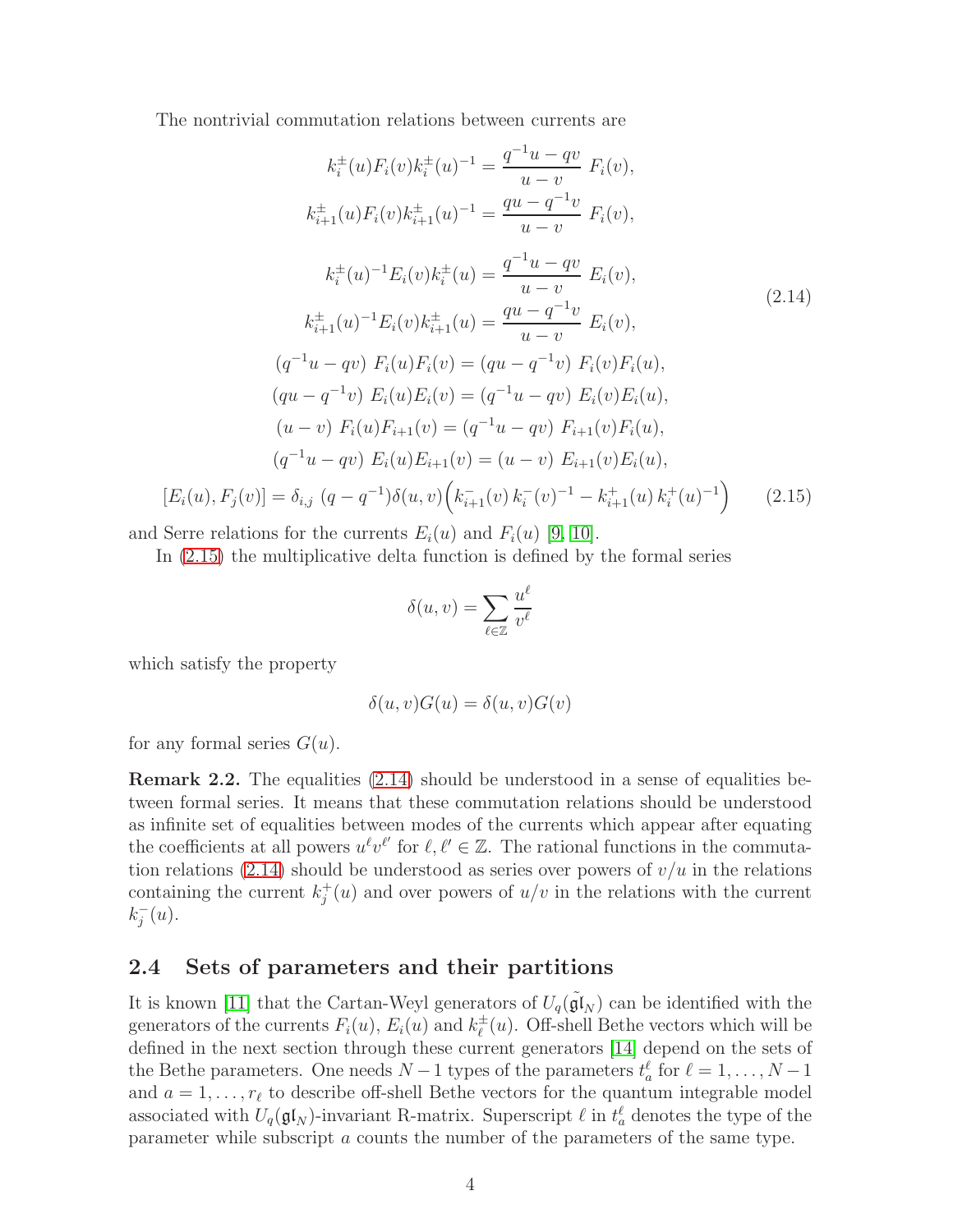We will collect parameters of the same type in the sets  $\bar{t}^{\ell} = \{t_1^{\ell}, \ldots, t_{r_{\ell}}^{\ell}\}\$  with cardinalities  $|\bar{t}^{\ell}| = r_{\ell}$  and will denote collection of these sets as  $\bar{t} = {\bar{t}^1, \ldots, \bar{t}^{N-1}}.$ If non-negative number  $r_\ell = 0$  vanishes for some  $\ell$  it means that the corresponding set  $\bar{t}^{\ell} = \varnothing$  is empty. The set  $\bar{t}^{\ell}_{a}$  is by definition the set  $\bar{t}^{\ell} \setminus \{t^{\ell}_{a}\}\$  of the cardinality  $|\bar{t}_a^{\ell}| = r_{\ell} - 1.$ 

Our results are formulated as sums over partitions of the sets  $\bar{t}^{\ell}$  into several nonintersecting subsets. We denote these partitions as  $\{\bar{t}_i^{\ell}, \bar{t}_n^{\ell}\} \vdash \bar{t}^{\ell}$  such that  $|\bar{t}_1^{\ell}| + |\bar{t}_1^{\ell}| = |\bar{t}^{\ell}|$ .

For any scalar functions or commuting operators of one or two variables we will use notation that  $\lambda_i(\bar{u})$  or  $f(\bar{u}, \bar{v})$  means the product of the corresponding functions over the elements of the sets  $\bar{u}$  and  $\bar{v}$ :

$$
\lambda_j^+(\bar{u}) = \prod_{s=1}^{|\bar{u}|} \lambda_j^+(u_s), \quad f(\bar{u}, \bar{v}) = \prod_{s=1}^{|\bar{u}|} \prod_{p=1}^{|\bar{v}|} f(u_s, v_p), \quad T^+_{i,j}(\bar{z}) = \prod_{s=1}^{|\bar{z}|} T^+_{i,j}(z_s).
$$

If any of these sets is empty then the corresponding product is equal to 1 by definition. For example,  $f(\bar{u}, \varnothing) \equiv 1$ .

### <span id="page-5-0"></span>3 Bethe vectors and main results

Monodromy matrix T(z) of any quantum integrable model with  $U_q(\mathfrak{gl}_N)$ -invariant R-matrix satisfy the commutation relation [\(2.7\)](#page-2-3) or [\(2.8\)](#page-3-0) for  $\mu = \nu$ . We identify  $T(z) \equiv$  $T^+(z)$ . RTT commutation relations [\(2.7\)](#page-2-3) imply that transfer matrix

$$
t(z) = \sum_{i=1}^{N} T_{i,i}(z)
$$
 (3.1)

commutes for different values of the spectral parameters. The goal of the algebraic Bethe ansatz is to describe the solution of the eigenvalue problem

<span id="page-5-2"></span>
$$
\mathfrak{t}(z) \cdot \mathbb{B}(\bar{t}) = \tau(z; \bar{t}) \mathbb{B}(\bar{t}), \qquad (3.2)
$$

where

<span id="page-5-1"></span>
$$
\tau(z;\bar{t}) = \sum_{i=1}^{N} \lambda_i(z) f(z, \bar{t}^{i-1}) f(\bar{t}^i, z)
$$
\n(3.3)

and  $\bar{t}$  is a set of Bethe parameters  $\{\bar{t}^1,\ldots,\bar{t}^{N-1}\}$ . The boundary sets  $\bar{t}^0 = \bar{t}^N =$  $\varnothing$  appearing in [\(3.3\)](#page-5-1) are empty. The functions  $\lambda_i(z) \equiv \lambda_i^+(z)$  are free functional parameters. In each concrete integrable model these parameters are fixed to some functions. Let  $\beta_i(z)$  be a ratio of neighboring functional parameters

$$
\beta_i(z) = \frac{\lambda_{i+1}(z)}{\lambda_i(z)}, \quad i = 1, \dots, N - 1.
$$
\n(3.4)

The parameters of the Bethe vectors should satisfy Bethe equations

$$
\beta_i(t^i_\ell) = \frac{\lambda_{i+1}(t^i_\ell)}{\lambda_i(t^i_\ell)} = \frac{f(\bar{t}^i_\ell, t^i_\ell)}{f(t^i_\ell, \bar{t}^i_\ell)} \; \frac{f(t^i_\ell, \bar{t}^{i-1})}{f(\bar{t}^{i+1}, t^i_\ell)} \tag{3.5}
$$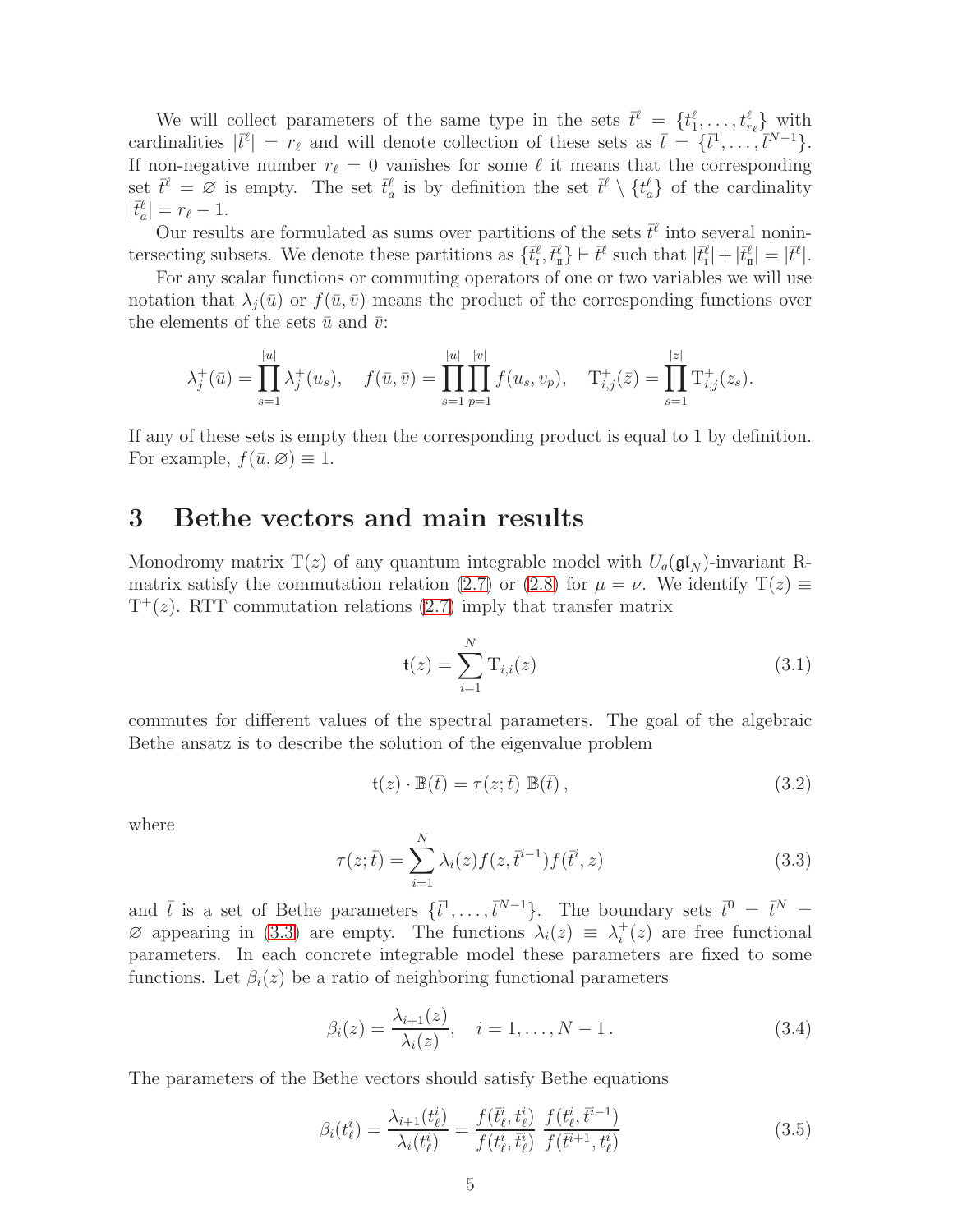in order to fulfill eigenvalue problem [\(3.2\)](#page-5-2). Such Bethe vectors are called on-shell.

If Bethe parameters are free then Bethe vectors are called off-shell and have the structure described by hierarchical Bethe ansatz. Off-shell Bethe vectors can be described in terms of the Cartan-Weyl generators of the quantum loop algebra  $U_q(\tilde{\mathfrak{gl}}_N)$ . In this case  $\mathbb{B}(\bar{t}) \in \mathcal{H}$  are vectors in the representation space H of the algebra  $U_q(\tilde{\mathfrak{gl}}_N)$ .

To describe this relation one has to consider Borel subalgebras of  $U_q^{\pm}(\tilde{\mathfrak{gl}}_N) \subset U_q(\tilde{\mathfrak{gl}}_N)$ formed by the modes of T-operators  $T^{\pm}(u)$  and an alternative Borel subalgebras  $U_F$  and  $U_E$  formed by the modes of the currents  $F_i(u)$ ,  $k_j^+(u)$  and  $E_i(u)$ ,  $k_j^-(u)$  respectively. One can define projections  $P_f^{\pm}$  $U_f^{\pm}$  and  $P_e^{\pm}$  onto intersections  $U_F^{\pm} = U_F \cap U_q^{\pm}(\tilde{\mathfrak{gl}}_N)$  and  $U_E^{\pm} = U_E \cap U_q^{\pm}(\tilde{\mathfrak{gl}}_N)$ . These projections act on the Borel subalgebras  $U_F$  and  $U_E$ .

Detailed investigation of these projections for quantum affine algebra  $U_q(\mathfrak{gl}_N)$  was performed in [\[12\]](#page-20-4). For the purpose of the present paper we may understood projections  $P_f^{\pm}$  $f_f^{\pm}$  acting onto product of the simple roots currents  $F_i(t)$  as follows. To calculate projection from the product of these currents one has substitute each current by the difference of the Gauss coordinates [\(2.12\)](#page-3-3) and then use commutation relations between them to 'normal' order all monomials such that all 'negative' Gauss coordinates  $F_{j,i}(t)$ are on the left of all 'positive' coordinates  $F_{j,i}^+(t')$ . Although original expressions is a collection of monomials composed from the Gauss coordinates  $F_{i+1,i}^{\pm}(t)$  only, the higher Gauss coordinates  $F_{j,i}^{\pm}(t)$  for  $j > i+1$  will appear due to this normal ordering process. Then application of the projection  $P_f^+$  means removing of all monomials which have at least one 'negative' coordinate on the left. Analogously, application of the projection  $P_f^-$  means removing of all monomials which have at least one 'positive' coordinate on the right. Projections  $P_e^{\pm}$  acting onto product of the currents  $E_i(t)$  can be understood similarly according to the cyclic ordering of the Cartan-Weyl generators (see details in [\[12,](#page-20-4) [13\]](#page-20-5)). In [\[14\]](#page-20-3) more effective methods to calculate such projections were developed. We address an interested reader to this paper and reference therein.

Let us introduce the ordered products of the simple root currents  $\mathcal{F}_i(\vec{t})$ 

$$
\mathcal{F}_i(\vec{t}^i) = \prod_{\ell \le \ell'}^{r_i} f(t^i_{\ell'}, t^i_{\ell}) F_i(t^i_1) F_i(t^i_1) \cdots F_i(t^i_{r_i}). \tag{3.6}
$$

Each  $\mathcal{F}_i(\bar{t}^i)$  is obviously symmetric with respect to permutations of the elements in the set  $\bar{t}^i$  due to the commutation relations [\(2.14\)](#page-4-1). In order to express off-shell Bethe vectors in terms of the Cartan-Weyl generators of the algebra  $U_q(\tilde{\mathfrak{gl}}_N)$  we define the normalized ordered product

$$
\mathbb{F}(\bar{t}) = \prod_{i=1}^{N-2} f(\bar{t}^{i+1}, \bar{t}^i)^{-1} \mathcal{F}_1(\bar{t}^1) \mathcal{F}_2(\bar{t}^2) \cdots \mathcal{F}_{N-1}(\bar{t}^{N-1})
$$
(3.7)

We call projection of this product of currents  $P_f^+$ f  $\left(\mathbb{F}(\bar{t})\right)$  off-shell pre-Bethe vector and off-shell Bethe vector  $\mathbb{B}(\bar{t})$  itself is [\[14\]](#page-20-3)

<span id="page-6-0"></span>
$$
\mathbb{B}(\bar{t}) = \mathbb{B}(\bar{t}^1, \bar{t}^2, \dots, \bar{t}^{N-1}) = P_f^+\left(\mathbb{F}(\bar{t})\right)|\text{vac}\rangle. \tag{3.8}
$$

The commutation relations of the currents and properties of the projections imply that if any of the set of the Bethe parameters  $\bar{t}^i = \emptyset$  is empty then pre-Bethe vector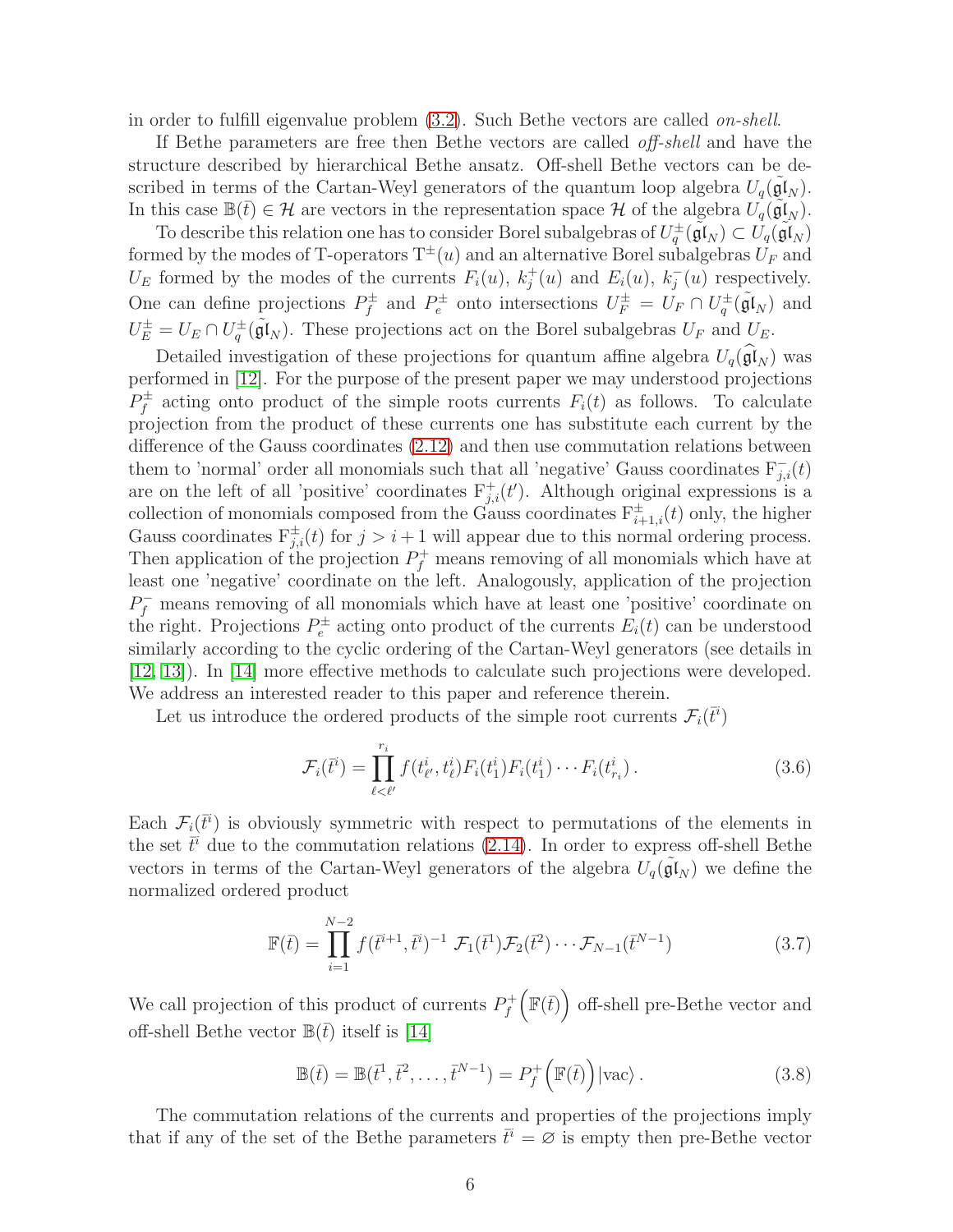factorizes into product of pre-Bethe vectors for  $U_q(\tilde{\mathfrak{gl}}_i)$  and  $U_q(\tilde{\mathfrak{gl}}_{N-i})$  algebras

$$
P_f^+\Big(\mathbb{F}(\bar{t}^1,\ldots,\bar{t}^{i-1},\varnothing,\bar{t}^{i+1},\ldots,\bar{t}^{N-1})\Big) = P_f^+\Big(\mathbb{F}(\bar{t}^1,\ldots,\bar{t}^{i-1})\Big) \cdot P_f^+\Big(\mathbb{F}(\bar{t}^{i+1},\ldots,\bar{t}^{N-1})\Big).
$$

In particular, when  $i = 1$  or  $i = N - 1$  the off-shell Bethe vectors  $\mathbb{B}(\emptyset, \bar{t}^2, \ldots, \bar{t}^{N-1})$ and  $\mathbb{B}(\bar{t}^1,\ldots,\bar{t}^{N-2},\varnothing)$  are  $U_q(\tilde{\mathfrak{gl}}_{N-1})$  Bethe vectors.

#### 3.1 Action formulas

In addition to the rational functions  $(2.1)$  we introduce the functions

$$
h(u, v) = \frac{f(u, v)}{g(u, v)}, \quad \tilde{h}(u, v) = \frac{f(u, v)}{\tilde{g}(u, v)}
$$
(3.9)

which satisfy the properties

<span id="page-7-2"></span>
$$
1 - \frac{q^{-1}}{f(u, v)} = \frac{1}{h(u, v)} \quad \text{or} \quad h(u, v) - \frac{q^{-1}}{g(u, v)} = 1 \tag{3.10}
$$

and

<span id="page-7-3"></span>
$$
1 - \frac{q}{f(u, v)} = \frac{1}{\tilde{h}(u, v)} \quad \text{or} \quad \tilde{h}(u, v) - \frac{q}{\tilde{g}(u, v)} = 1. \tag{3.11}
$$

For two sets  $\bar{x}$  and  $\bar{y}$  of the same cardinalities  $|\bar{x}| = |\bar{y}| = n$  one can define the Izergin determinant

<span id="page-7-1"></span>
$$
\mathsf{K}(\bar{x}|\bar{y}) = \frac{\prod_{i=1}^{n} x_i \prod_{1 \le i, j \le n} (qx_i - q^{-1}y_j)}{\prod_{1 \le i < j \le n} (x_i - x_j)(y_j - y_i)} \det \left[ \frac{q - q^{-1}}{(x_i - y_j)(qx_i - q^{-1}y_j)} \right] \tag{3.12}
$$

and

$$
\tilde{\mathsf{K}}(\bar{x}|\bar{y}) = \prod_{i=1}^{n} \frac{y_i}{x_i} \; \mathsf{K}(\bar{x}|\bar{y}) \,. \tag{3.13}
$$

Note that for  $n = 1$ 

$$
\mathsf{K}(x|y) = g(x, y) \quad \text{and} \quad \tilde{\mathsf{K}}(x|y) = \tilde{g}(x, y) .
$$

First main result of the paper can be formulated as following

<span id="page-7-0"></span>**Proposition 3.1.** Let  $\bar{z} = \{z_1, \ldots, z_r\}$  be a set of arbitrary parameters of cardinality  $|\bar{z}| = r$ . Then, the multiple action of monodromy matrix elements  $T_{i,j}(\bar{z})$  onto off-shell Bethe vector  $\mathbb{B}(\bar{t})$  is given by the formula

$$
T_{i,j}(\bar{z})\mathbb{B}(\bar{t}) = \lambda_1(\bar{z}) \sum_{\text{part}} \mathbb{B}(\bar{w}_{\text{I}}) \frac{\prod_{p=j}^{i-1} f(\bar{w}_{\text{I}}^p, \bar{w}_{\text{I}}^p)}{\prod_{p=j}^{i-2} f(\bar{w}_{\text{I}}^{p+1}, \bar{w}_{\text{I}}^p)} \times \times \prod_{p=1}^{i-1} \frac{\beta_p(w_{\text{I}}^p) \mathsf{K}(\bar{w}_{\text{I}}^p | \bar{w}_{\text{I}}^{p-1}) f(\bar{w}_{\text{I}}^p, \bar{w}_{\text{I}}^p)}{f(\bar{w}_{\text{I}}^p, \bar{w}_{\text{I}}^{p-1}) f(\bar{w}_{\text{I}}^p, \bar{w}_{\text{I}}^p)} \prod_{p=j}^{N-1} \frac{\tilde{\mathsf{K}}(\bar{w}_{\text{I}}^p + \mathbb{I}|\bar{w}_{\text{I}}^p) f(\bar{w}_{\text{I}}^p, \bar{w}_{\text{I}}^p)}{f(\bar{w}_{\text{I}}^{p+1}, \bar{w}_{\text{I}}^p) f(\bar{w}_{\text{I}}^p, \bar{w}_{\text{I}}^p)}
$$
\n(3.14)

where sum in  $(3.15)$  goes over partitions described below: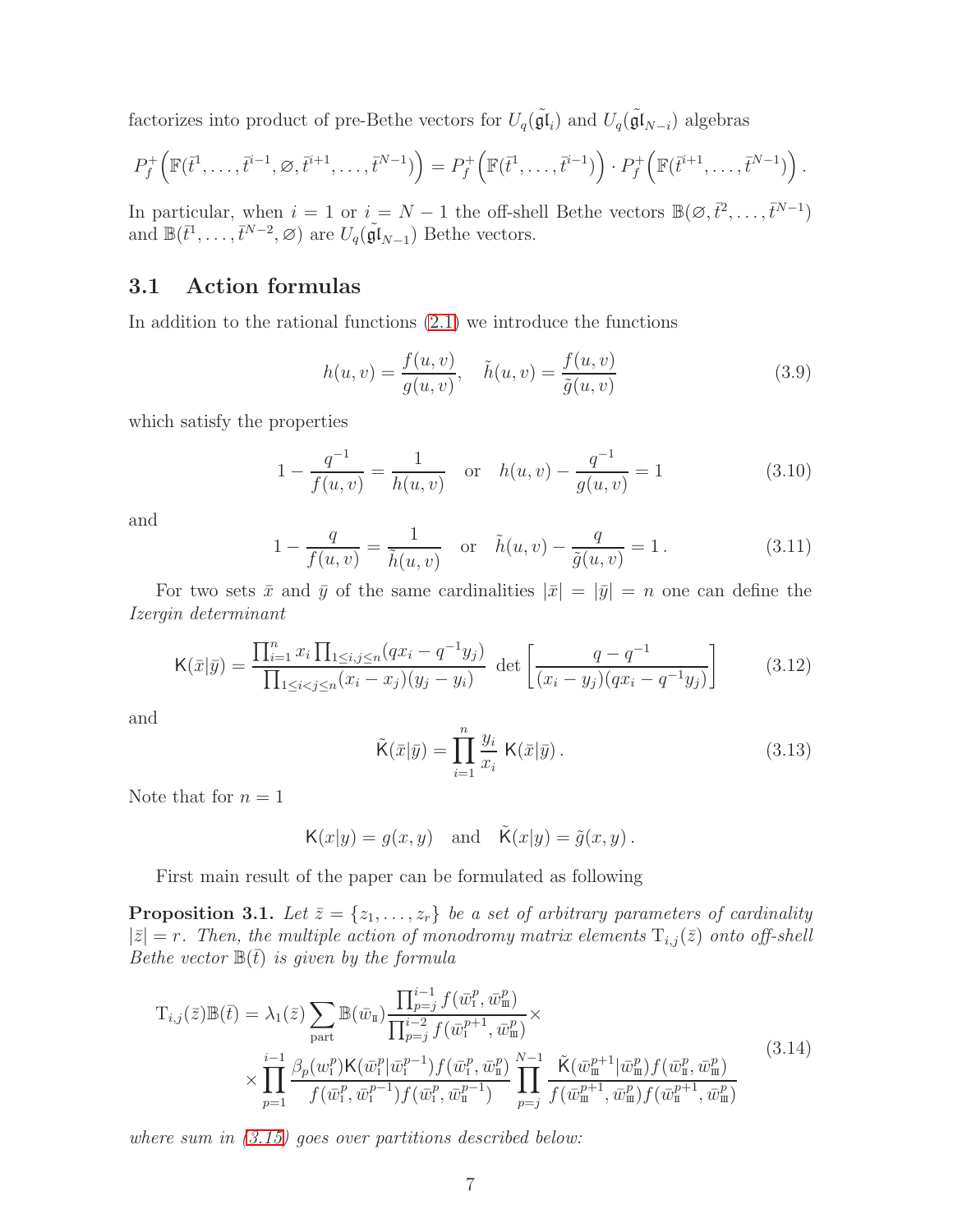- $\bar{w}^p = {\bar{z}, \bar{t}^p}$ . These sets will be divided in subsets  ${\bar{w}^p_{\scriptscriptstyle \rm I}}$ ,  ${\bar{w}^p_{\scriptscriptstyle \rm I}}$ ,  ${\bar{w}^p_{\scriptscriptstyle \rm I}}$ ,  ${\bar{w}^p_{\scriptscriptstyle \rm I}}$ ,  ${\bar{w}^p_{\scriptscriptstyle \rm I}}$ ,  ${\bar{w}^p_{\scriptscriptstyle \rm I}}$ .
- Boundary conditions:  $\bar{w}_I^0 = \bar{w}_{\overline{\mathfrak{m}}}^N = \{\bar{z}\}, \ \bar{w}_{\overline{\mathfrak{m}}}^0 = \bar{w}_{\overline{\mathfrak{m}}}^0 = \bar{w}_{\overline{\mathfrak{l}}}^N = \bar{w}_{\overline{\mathfrak{l}}}^N = \emptyset.$
- Subsets  $\bar{w}_i^p$  are non empty only for  $p < i$  and have cardinality  $|\bar{w}_i^s| = r$ .
- Subsets  $\bar{w}^p_{\mathfrak{m}}$  are non empty only for  $p \geq j$  and have cardinality  $|\bar{w}^s_{\mathfrak{m}}| = r$ .

This proposition is a direct consequence of the single action formulated in the following

<span id="page-8-1"></span>**Proposition 3.2.** The single monodromy matrix entry  $T_{i,j}(z)$  action onto off-shell Bethe vector is given by the exporession

<span id="page-8-0"></span>
$$
T_{i,j}(z)\mathbb{B}(\bar{t}) = \lambda_1(z) \sum_{\text{part}} \mathbb{B}(\bar{w}_{\mathbb{I}}) \mathcal{A}_{i,j}(\bar{w}_{\mathbb{I}}; \bar{w}_{\mathbb{I}}; \bar{w}_{\mathbb{I}}), \qquad (3.15)
$$

where

$$
\mathcal{A}_{i,j}(\bar{w}_{\mathrm{I}}; \bar{w}_{\mathrm{II}}; \bar{w}_{\mathrm{III}}) = \frac{\prod_{p=j}^{i-1} f(\bar{w}_{\mathrm{I}}^p, \bar{w}_{\mathrm{III}}^p)}{\prod_{p=j}^{i-2} f(\bar{w}_{\mathrm{I}}^{p+1}, \bar{w}_{\mathrm{III}}^p)} \times \frac{\prod_{p=j}^{i-1} \beta_p(\bar{w}_{\mathrm{I}}^p, \bar{w}_{\mathrm{II}}^p)}{\prod_{p=1}^{i-1} h(\bar{w}_{\mathrm{I}}^p, \bar{w}_{\mathrm{I}}^{p-1}) f(\bar{w}_{\mathrm{I}}^p, \bar{w}_{\mathrm{II}}^{p-1})} \prod_{p=j}^{N-1} \frac{f(\bar{w}_{\mathrm{II}}^p, \bar{w}_{\mathrm{III}}^p)}{\tilde{h}(\bar{w}_{\mathrm{III}}^{p+1}, \bar{w}_{\mathrm{III}}^p) f(\bar{w}_{\mathrm{I}}^{p+1}, \bar{w}_{\mathrm{III}}^p)}
$$
\n(3.16)

and sum in [\(3.15\)](#page-8-0) goes over partitions described in proposition [3.1](#page-7-0) for  $r = 1$ .

Proofs of the propositions [3.2](#page-8-1) can be found in the appendices [A.](#page-16-0) Proof of proposition [3.1](#page-7-0) is similar to the proof of analogous statement given in appendix B of the paper [\[4\]](#page-19-3) and based on the properties of the Izergin determinant  $(3.12)$ .

**Corollary 3.3.** For  $i \leq j$  the action of the matrix entries  $T_{i,j}(z)$  onto off-shell Bethe vectors is simplified to

<span id="page-8-4"></span>
$$
T_{i,j}(z) \mathbb{B}(\bar{t}) = \lambda_1(z) \sum_{\text{part}} \mathbb{B}(\bar{w}_{\text{I}}) \prod_{p=1}^{i-1} \frac{\beta_p(\bar{w}_{\text{I}}^p) f(\bar{w}_{\text{I}}^p, \bar{w}_{\text{I}}^p)}{h(\bar{w}_{\text{I}}^p, \bar{w}_{\text{I}}^{p-1}) f(\bar{w}_{\text{I}}^p, \bar{w}_{\text{I}}^{p-1})} \prod_{p=j}^{N-1} \frac{f(\bar{w}_{\text{I}}^p, \bar{w}_{\text{I}}^p)}{\tilde{h}(\bar{w}_{\text{I}}^{p+1}, \bar{w}_{\text{I}}^p) f(\bar{w}_{\text{I}}^{p+1}, \bar{w}_{\text{I}}^p)}.
$$
\n(3.17)

#### 3.2 Recurrence relations

To formulate the second main result of this paper we introduce the notation  $\{\bar{t}^s\}_{i=1}^j$ Fo formulate the second main result of this paper we introduce the hotation  $\{t^i f_i$ <br>which means collection of the sets  $\{\bar{t}^i, \bar{t}^{i+1}, \ldots, \bar{t}^j\}$ .

<span id="page-8-2"></span>**Proposition 3.4.** Off-shell Bethe vectors  $\mathbb{B}(\bar{t})$  satisfy the recurrent relations

<span id="page-8-3"></span>
$$
\mathbb{B}(\{\bar{t}^{s}\}_{1}^{\ell-1}, \{z, \bar{t}^{l}\}, \{\bar{t}^{s}\}_{\ell+1}^{N-1}) =
$$
\n
$$
= \sum_{\text{part}} \sum_{i=1}^{\ell} \sum_{j=l+1}^{N} \frac{T_{i,j}(z)}{\lambda_{\ell}(z)} \frac{\mathbb{B}(\{\bar{t}^{s}\}_{1}^{i-1}, \{\bar{t}^{s}\}_{i}^{\ell-1}, \bar{t}^{l}, \{\bar{t}^{s}\}_{i}^{j-1}, \{\bar{t}^{s}\}_{j}^{N-1}))}{f(z, \bar{t}^{l-1})f(\bar{t}^{l+1}, z)} \times
$$
\n
$$
\times \prod_{p=i}^{\ell-1} \frac{\beta_{p}(\bar{t}_{1}^{p})\tilde{g}(\bar{t}_{1}^{p+1}, \bar{t}_{1}^{p})f(\bar{t}_{1}^{p}, \bar{t}_{1}^{p})}{f(\bar{t}_{1}^{p}, \bar{t}^{p-1})} \prod_{p=\ell+1}^{j-1} \frac{g(\bar{t}_{m}^{p}, \bar{t}_{m}^{p-1})f(\bar{t}_{m}^{p}, \bar{t}_{m}^{p})}{f(\bar{t}^{p+1}, \bar{t}_{m}^{p})},
$$
\n(3.18)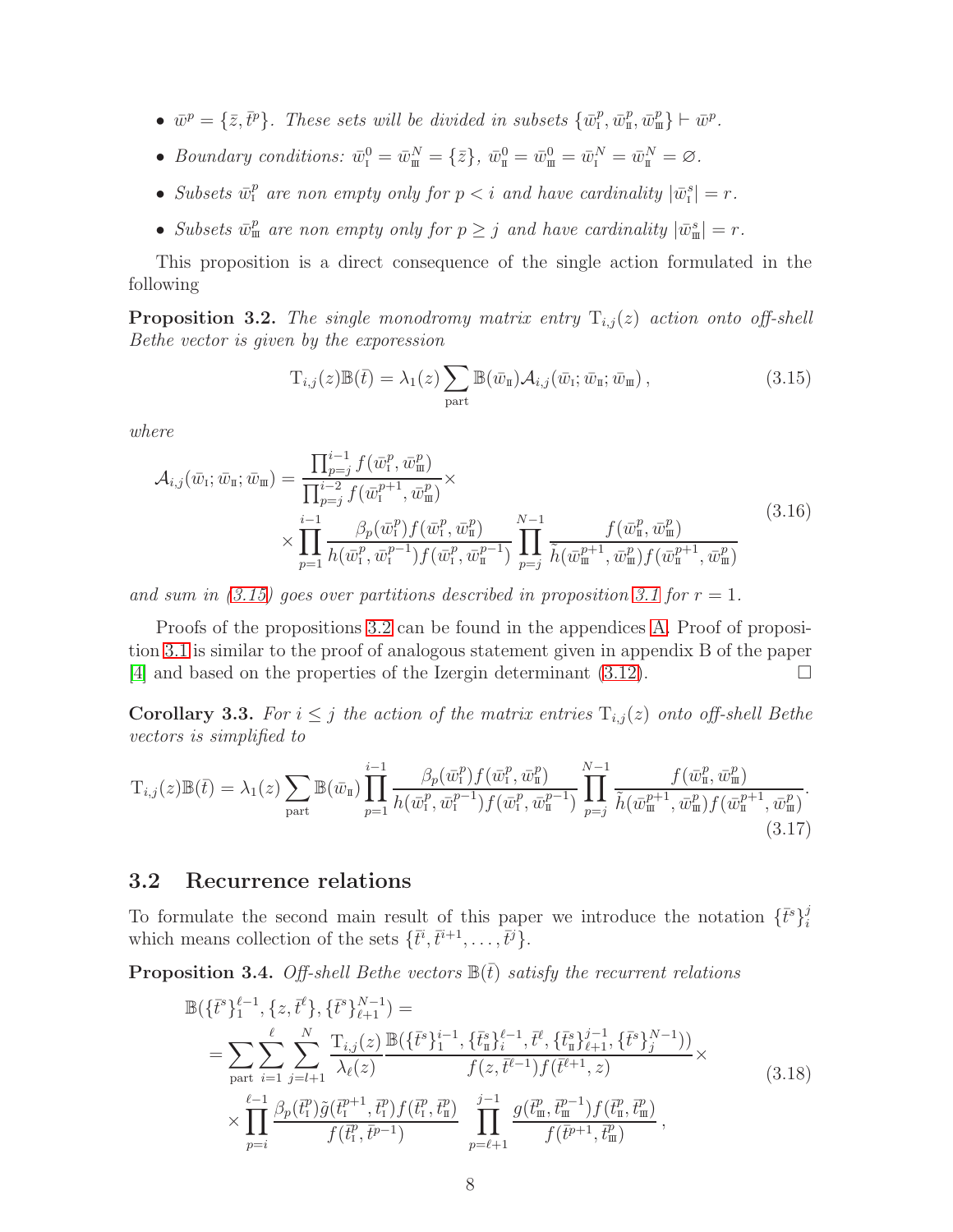where sum goes over partitions  $\{\bar{t}_1^p, \bar{t}_1^p\} \vdash \bar{t}^p$  for  $p = i, \ldots, \ell - 1$  and partitions  $\{\bar{t}_1^p, \bar{t}_1^p\} \vdash$  $\bar{t}^p$  for  $p = \ell + 1, \ldots, j - 1$  such that  $|\bar{t}_1^p| = 1$  for  $p = i, \ldots, \ell$  and  $|\bar{t}_{\mathfrak{m}}^p| = 1$  for  $p = i$  $\ell, \ldots, j-1$  with fixed boundary partitions  $\bar{t}_I^{\ell} = \bar{t}_I^{\ell} = \{z\}$  and  $\bar{t}^0 = \bar{t}^N = \varnothing$ .

Proof of the proposition [3.4](#page-8-2) can be found in the appendix [B.](#page-17-0)

Recurrence relation [\(3.18\)](#page-8-3) is written in assumption that all sets of the Bethe parameters  $\bar{t}^p$  for  $p = 1, \ldots, N-1$  are not empty. If  $\bar{t}^{\ell'} = \varnothing$  for some  $\ell' \neq \ell$  then for  $\ell' > \ell$  the sum in [\(3.18\)](#page-8-3) over j ends at  $j = \ell'$  and for  $\ell' < \ell$  the the sum over i begins at  $\ell'+1$ .

<span id="page-9-3"></span>Corollary 3.5. There are two extreme cases of the recurrence relations [\(3.18\)](#page-8-3) with respect to first and last Bethe parameters when  $\ell = 1$  and  $\ell = N - 1$ 

$$
\mathbb{B}(\{z,\bar{t}^{1}\};\{\bar{t}^{s}\}_{2}^{N-1}) = \sum_{j=2}^{N} \frac{T_{1,j}(z)}{\lambda_{1}(z)} \sum_{\text{part}} \mathbb{B}(\bar{t}^{1};\{\bar{t}^{s}_{\text{n}}\}_{2}^{j-1};\{\bar{t}^{s}\}_{j}^{N-1}) \times \frac{1}{f(\bar{t}^{2},z)} \prod_{p=2}^{j-1} \frac{g(\bar{t}^{p}_{\text{m}},\bar{t}^{p-1}_{\text{m}})f(\bar{t}^{p}_{\text{n}},\bar{t}^{p}_{\text{m}})}{f(\bar{t}^{p+1},\bar{t}^{p}_{\text{m}})}
$$
\n(3.19)

<span id="page-9-1"></span>and

<span id="page-9-2"></span>
$$
\mathbb{B}(\{\bar{t}^{s}\}_{1}^{N-2}; \{z, \bar{t}^{N-1}\}) = \sum_{j=1}^{N-1} \frac{T_{j,N}(z)}{\lambda_{N-1}(z)} \sum_{\text{part}} \mathbb{B}(\{\bar{t}^{s}\}_{1}^{j-1}; \{\bar{t}^{s}_{\text{n}}\}_{j}^{N-2}; \bar{t}^{N-1}) \times \frac{1}{f(z, \bar{t}^{N-2})} \prod_{p=j}^{N-2} \frac{\beta_{p}(\bar{t}^{p}_{1}) \tilde{g}(\bar{t}^{p+1}_{1}, \bar{t}^{p}_{1}) f(\bar{t}^{p}_{1}, \bar{t}^{p}_{\text{n}})}{f(\bar{t}^{p}_{1}, \bar{t}^{p-1})}.
$$
\n(3.20)

Recurrence relations [\(3.19\)](#page-9-1) and [\(3.20\)](#page-9-2) were obtained in [\[5\]](#page-19-4) in the framework of the hierarchical Bethe ansatz techniques and for different normalization of the off-shell Bethe vectors described in appendix [B.](#page-17-0) One can verify that these recurrence relations are compatible with the hierarchical relations for the Bethe vectors described in [\[6\]](#page-19-5).

### <span id="page-9-0"></span>4 Zero modes method

In this paper we present trigonometric version of the zero modes method developed for rational case in  $[4]$ . This method uses the fact that all entries of the monodromy matrix can be obtained from one selected entry using commutation relations with zero modes similar to [\(4.1\)](#page-10-0) and [\(4.2\)](#page-10-1). Using the action of zero modes and any particular element of monodromy matrix onto Bethe vector one can obtain an action of the rest entries by induction.

The induction step is based on relations between the action of monodromy matrix entry  $T_{i,j}(z)$  onto off-shell Bethe vector and the action of the entries  $T_{i+1,j}(z)$ ,  $T_{i,j-1}(z)$ and zero modes  $T_{i+1,i}^{-}[0], T_{j,j-1}^{-}[0]$  (see formulas [\(4.1\)](#page-10-0) and [\(4.2\)](#page-10-1) below). These relations allow to obtain the action of the entries  $T_{i+1,j}(z)$ ,  $T_{i,j-1}(z)$  assuming the action of  $T_{i,j}(z)$ . Since the action of the matrix entry  $T_{1,N}(z)$  can be calculated using explicit presentation of the off-shell Bethe vector  $\mathbb{B}(t)$  [\(3.8\)](#page-6-0) one can prove by induction the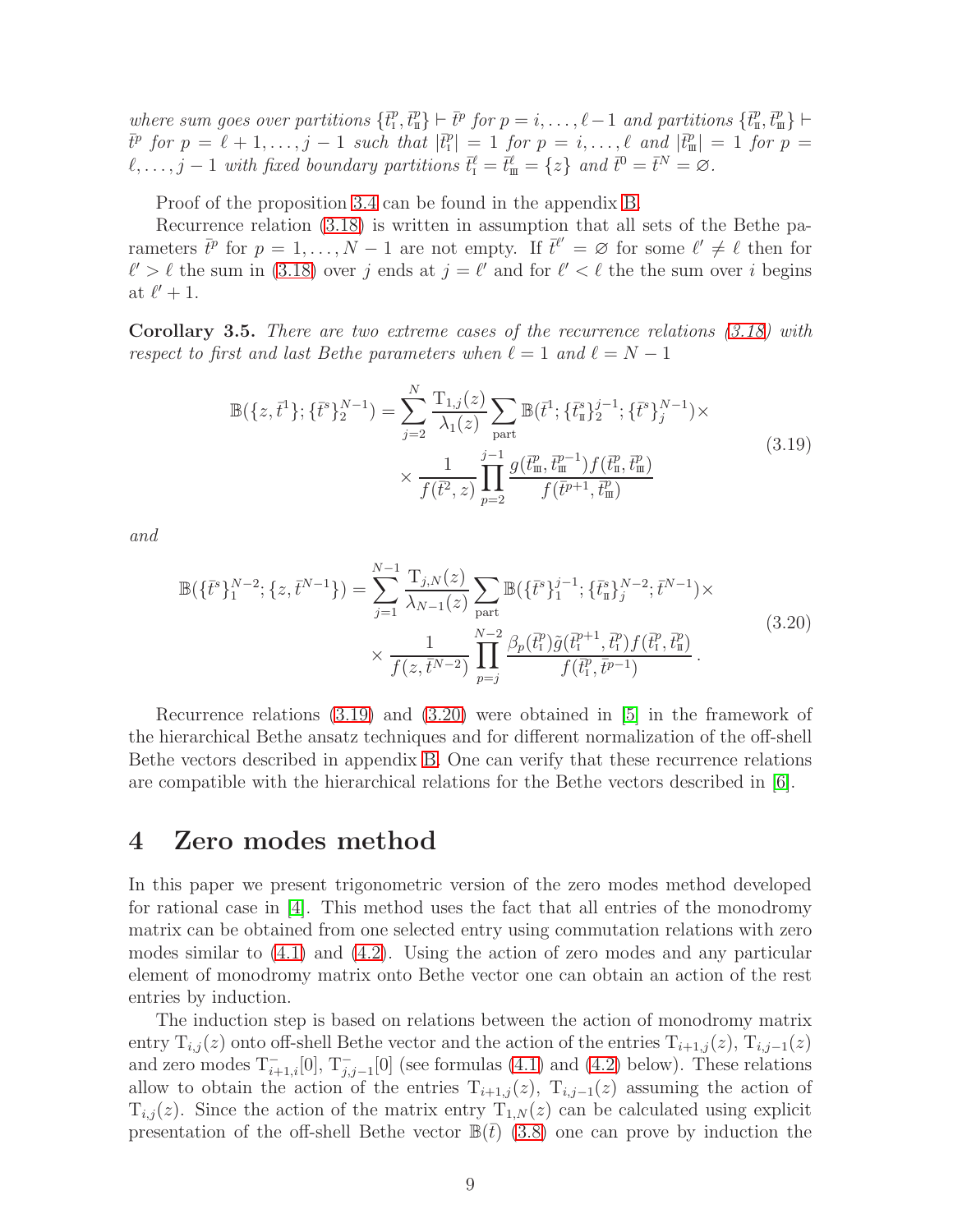action formulas of all entries  $T_{i,j}(z)$  for all  $1 \leq i,j \leq N$ . This is done in appendix [A.](#page-16-0) The action of the zero mode operators  $T_{\ell+1,\ell}^{-}[0]$  onto off-shell Bethe vectors are given by the proposition [4.1](#page-10-2) and the action of the entry  $T_{1,N}(z)$  is calculated in proposition [4.2.](#page-11-0)

To develop zero modes method one needs to use the commutation relations of the zero modes  $T_{l+1,l}^{-}[0]$  with monodromy matrix entry  $T_{i,j}(z) \equiv T_{i,j}^{+}(z)$  for  $l = i$  and  $l = j - 1$ . Taking  $v = 0$  in [\(2.8\)](#page-3-0) for  $\mu = +, \nu = -$  and  $\{i, j, k, l\} \rightarrow \{i, j, i + 1, i\}$  one obtains

$$
T_{i,j}(z) T_{i+1,i}^{-}[0] - q^{\delta_{i,j}} T_{i+1,i}^{-}[0] T_{i,j}(z) =
$$
  
=  $(q - q^{-1}) \Big( \delta_{i,j-1} T_{j,j}^{-}[0] T_{i,i}(z) - T_{i+1,j}(z) T_{i,i}^{-}[0] \Big).$  (4.1)

<span id="page-10-0"></span>Analogously, taking  $u = 0$  in the commutation relation [\(2.8\)](#page-3-0) for  $\mu = -$ ,  $\nu = +$  and  $\{i, j, k, l\} \rightarrow \{i, j, j, j - 1\}$  one gets

$$
q^{-\delta_{i,j}} \mathcal{T}_{j,j-1}^{-}[0] \mathcal{T}_{i,j}(z) - \mathcal{T}_{i,j}(z) \mathcal{T}_{j,j-1}^{-}[0] =
$$
  
=  $(q - q^{-1}) \Big( \delta_{i,j-1} \mathcal{T}_{i,i}^{-}[0] \mathcal{T}_{j,j}(z) - \mathcal{T}_{i,j-1}(z) \mathcal{T}_{j,j}^{-}[0] \Big).$  (4.2)

<span id="page-10-1"></span>Also we will use commutation relation with zero modes of diagonal entries of monodromy matrices. Taking  $v = 0$  in [\(2.8\)](#page-3-0) for  $\mu = +, \nu = -$  and  $\{i, j, k, l\} \rightarrow \{i, j, l, l\}$ one obtains

$$
q^{\delta_{il}}\mathcal{T}_{i,j}(z)\ \mathcal{T}_{l,l}^{-}[0] = q^{\delta_{lj}}\mathcal{T}_{l,l}^{-}[0]\ \mathcal{T}_{i,j}(z). \tag{4.3}
$$

<span id="page-10-3"></span>According to the Gauss decomposition [\(2.10\)](#page-3-2) and restrictions [\(2.4\)](#page-2-4)

<span id="page-10-4"></span>
$$
T_{i,i}^{-}[0] = k_i^{-1}, \qquad T_{i+1,i}^{-}[0] = k_i^{-1} E_i, \qquad (4.4)
$$

where  $k_i$  and  $E_i$  are zero modes operators of the Gauss coordinates  $k_i^+(u)$  and  $\mathbf{E}_{i,i+1}^-(u)$ respectively:  $k_i = k_i^+[0] = k_i^+(u)|_{u=\infty}$  and  $E_i = \mathbb{E}_{i,i+1}^{-}[0] = \mathbb{E}_{i,i+1}^{-}(u)|_{u=0}$ .

The action of the zero mode operators onto vacuum vector  $|vac\rangle$  is defined as follows

<span id="page-10-7"></span><span id="page-10-5"></span>
$$
k_i|\text{vac}\rangle = \kappa_i^{-1}|\text{vac}\rangle, \quad E_i|\text{vac}\rangle = 0,
$$
\n(4.5)

where  $\kappa_i \in \mathbb{C}$  are complex parameters.

The action of zero mode operators  $T_{i+1,i}^{-}[0]$  onto off-shell Bethe vector [\(3.8\)](#page-6-0) is given by the following

#### <span id="page-10-2"></span>Proposition 4.1.

$$
T_{i+1,i}^{-}[0] \mathbb{B}(\bar{t}) = (q - q^{-1}) \times \times \sum_{\ell=1}^{r_i} \left( \kappa_i q^{r_i - r_{i-1} - 1} \beta_i(t_\ell^i) \frac{f(t_\ell^i, \bar{t}_\ell^i)}{f(t_\ell^i, \bar{t}_\ell^i - 1)} - \kappa_{i+1} q^{r_{i+1} - r_{i+1}} \frac{f(\bar{t}_\ell^i, t_\ell^i)}{f(\bar{t}_\ell^i + 1, \bar{t}_\ell^i)} \right) \mathbb{B}(\bar{t} \setminus \{t_\ell^i\}). \tag{4.6}
$$

Proof. To prove this proposition one can use the presentation of the off-shell pre-Bethe vector [\[15\]](#page-20-6)

<span id="page-10-6"></span>
$$
P_f^+\left(\mathbb{F}(\bar{t})\right) = \mathbb{F}(\bar{t}) + \sum_{i=1}^{N-1} \sum_{\ell=1}^{r_i} \frac{f(\bar{t}_{\ell}^i, t_{\ell}^i)}{f(\bar{t}^{i+1}, t_{\ell}^i)} \mathbb{F}_{i+1,i}(t_{\ell}^i) \mathbb{F}(\bar{t} \setminus \{t_{\ell}^i\}) + \cdots
$$
 (4.7)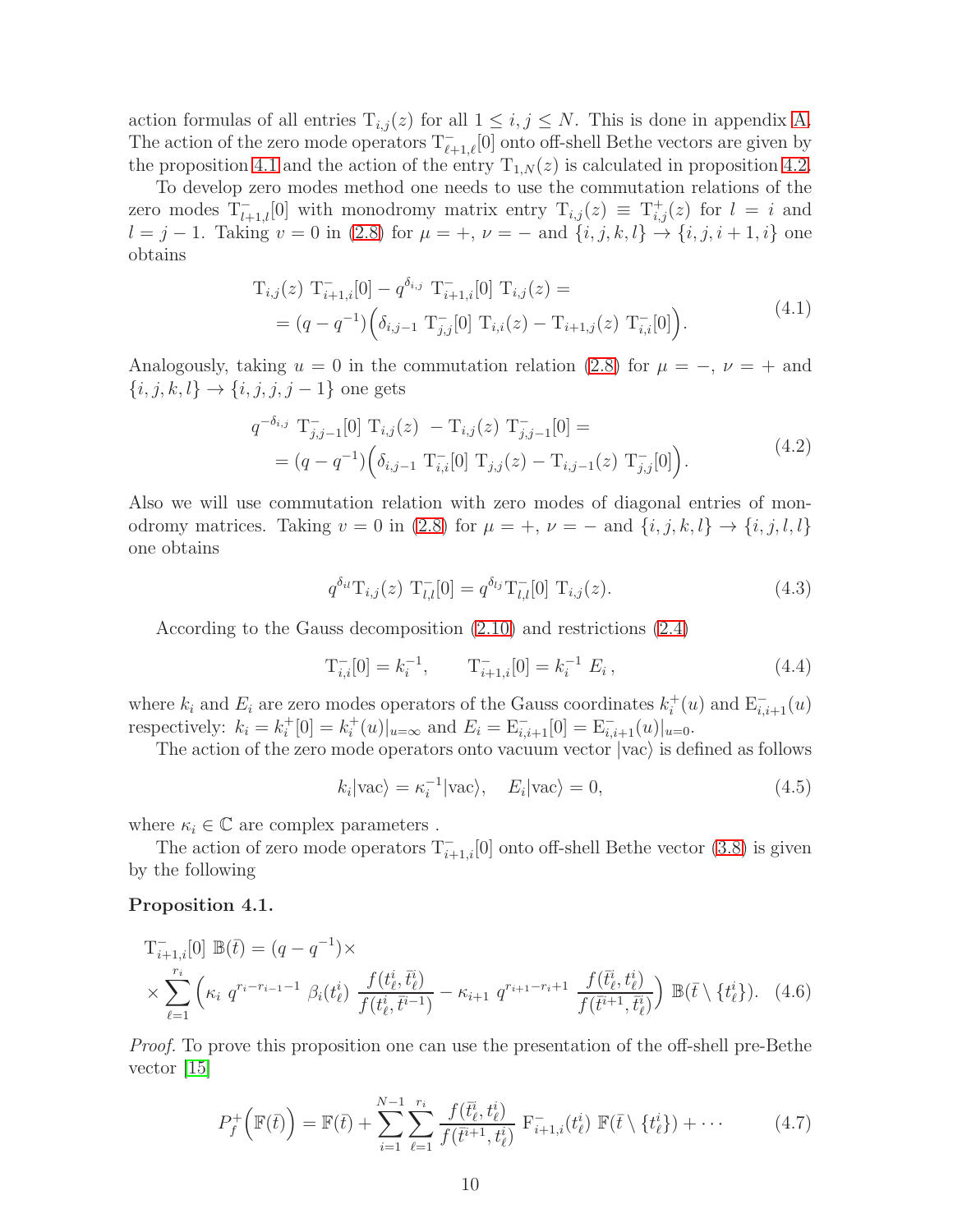where  $\cdots$  stands for the terms which are annihilated by projection  $P_f^+$  $f_f^+$  after adjoint action of zero mode operators  $E_i$ ,  $i = 1, \ldots, N-1$ . The commutation relations between Gauss coordinates for  $\mu, \nu = \pm$ 

$$
[E_{i,i+1}^{\mu}(u), F_{j+1,j}^{\nu}(v)] = \delta_{i,j} g(v, u) \left( k_{i+1}^{\nu}(v) k_i^{\nu}(v)^{-1} - k_{i+1}^{\mu}(u) k_i^{\mu}(u)^{-1} \right)
$$
(4.8)

imply the commutation relations

<span id="page-11-2"></span>
$$
[E_i, F_{i+1,i}^-(v)] = (q - q^{-1}) \left( k_{i+1}^-(v) k_i^-(v)^{-1} - k_{i+1}^{-1} k_i \right)
$$
\n(4.9)

and

<span id="page-11-1"></span>
$$
[E_i, F_i(v)] = (q - q^{-1}) \left( k_{i+1}^+(v) k_i^+(v)^{-1} - k_{i+1}^-(v) k_i^-(v)^{-1} \right). \tag{4.10}
$$

Formulas [\(4.3\)](#page-10-3) yield

$$
k_i F_i(v) k_i^{-1} = q^{-1} F_i(v), \quad k_{i+1} F_i(v) k_{i+1}^{-1} = q F_i(v)
$$
 (4.11)

which imply

<span id="page-11-3"></span>
$$
k_i^{-1} \mathbb{F}(\bar{t}) \ k_i = q^{r_i - r_{i-1}} \mathbb{F}(\bar{t}) \,. \tag{4.12}
$$

Equality [\(4.10\)](#page-11-1) together with [\(2.14\)](#page-4-1) yields

$$
[E_i, \mathbb{F}(\bar{t})] = (q - q^{-1}) \sum_{\ell=1}^{r_i} \frac{f(t_\ell^i, \bar{t}_\ell^i)}{f(t_\ell^i, \bar{t}^{i-1})} \mathbb{F}(\bar{t} \setminus \{t_\ell^i\}) k_{i+1}^+(t_\ell^i) k_i^+(t_\ell^i)^{-1}
$$
(4.13)

where we skip the terms proportional to  $k_{i+1}^-(t_\ell^i)k_i^-(t_\ell^i)^{-1}$  since they will vanish after restriction of the action  $T_{i+1,i}^{-}[0]$   $P_f^+$ f  $\left(\mathbb{F}(\bar{t})\right)$  onto subalgebra  $U_F^+ = U_F \cap U_q^+(\tilde{\mathfrak{gl}}_N)$ . Taking into account  $(4.4)$ ,  $(4.5)$ ,  $(4.7)$ ,  $(4.9)$  and  $(4.12)$  we obtain the statement of the proposition.  $\Box$ 

Remark 4.1. Note that unlike the rational quantum integrable models the on-shell Bethe vectors are not the highest weight vectors of  $U_q(\mathfrak{gl}_N)$  with respect to the action of  $E_i$ .

In proving the action formulas of the monodromy matrix entries onto off-shell Bethe vectors we will use induction to obtain the action of the entries  $T_{i+1,j}(z)$  and  $T_{i,j-1}(z)$ from the induction assumption of the action  $T_{i,j}(z)$ . To do this we will equate the terms of [\(4.1\)](#page-10-0) and [\(4.2\)](#page-10-1) acting onto  $\mathbb{B}(t)$  at the different parameters  $\kappa_i$  using their arbitrariness. In order to formulate the base of the induction one can prove the following

<span id="page-11-0"></span>**Proposition 4.2.** The monodromy matrix element  $T_{1,N}(z)$  is acting onto off-shell Bethe vector  $\mathbb{B}(\bar{t})$  as follows

<span id="page-11-4"></span>
$$
T_{1,N}(z) \mathbb{B}(\bar{t}) = \lambda_1(z) \mathbb{B}(\bar{w}), \qquad (4.14)
$$

where  $\bar{w}$  is a collection of sets of the variables  $\{\bar{w}^1, \ldots, \bar{w}^{N-1}\}\$  such that  $\bar{w}^i = \{z, \bar{t}^i\}\$ *for*  $i = 1, ..., N - 1$ .

Proof. To prove this proposition we need an auxiliary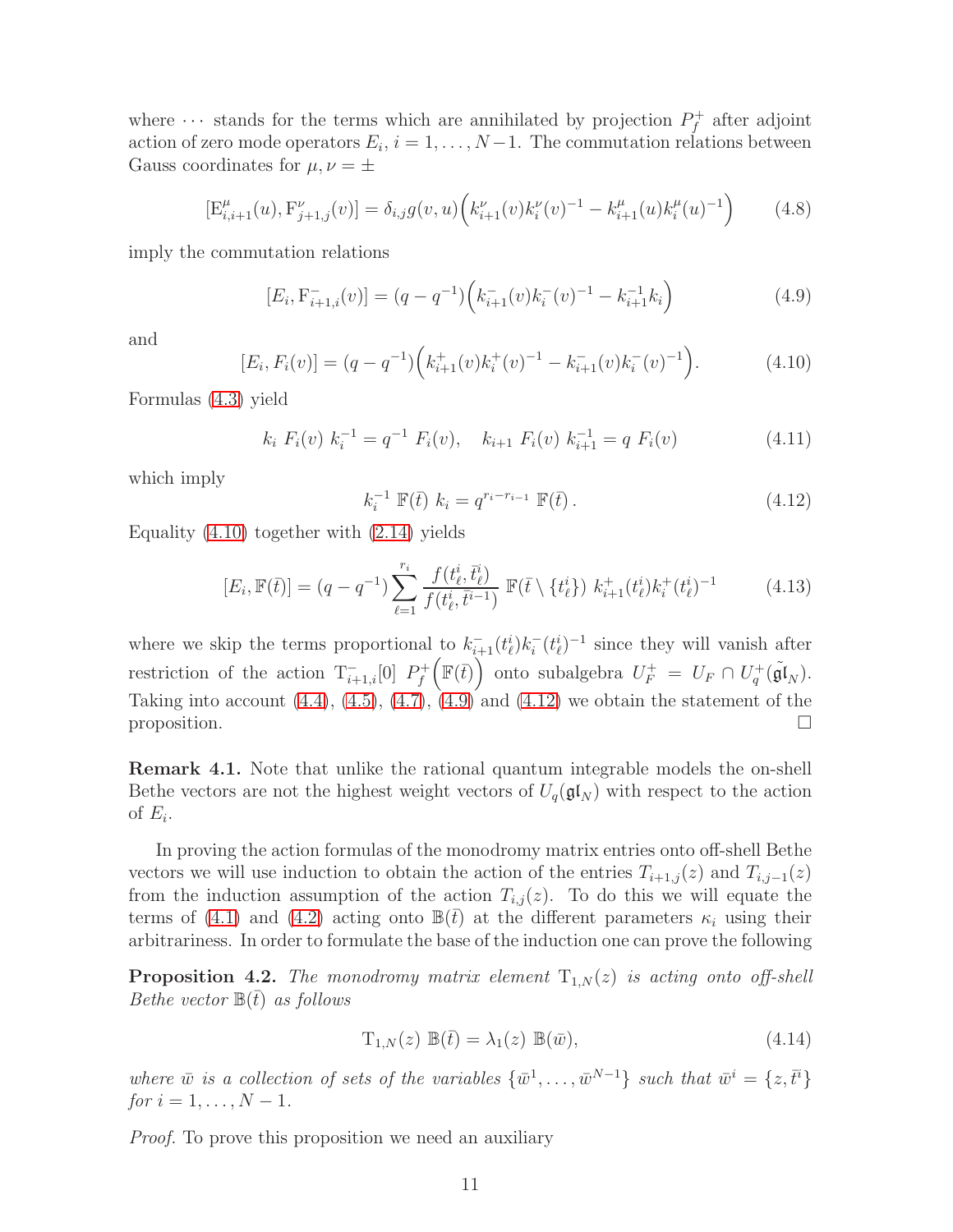**Lemma 4.3.** There are the equalities in  $U_q(\tilde{\mathfrak{gl}}_N)$ 

<span id="page-12-1"></span>
$$
F_{N,1}^{+}(z) = P_f^{+}(F_{N-1}(z)F_{N-2}(z)\cdots F_2(z)F_1(z))
$$
\n(4.15)

and

<span id="page-12-2"></span>
$$
P_f^+\left(\mathcal{T}_{1,N}(z)\cdot\mathcal{F}_{j,i}^-(t)\right) = P_f^+\left(\mathcal{F}_{N,1}^+(z)k_1^+(z)\cdot\mathcal{F}_{j,i}^-(t)\right) = 0, \quad \forall i, j.
$$
 (4.16)

Proof. The statement of the lemma can be proved using RTT relation [\(2.8\)](#page-3-0) (see ap-pendix D in [\[13\]](#page-20-5) for details).

To calculate the action [\(4.14\)](#page-11-4) we will use [\(4.15\)](#page-12-1) and [\(4.16\)](#page-12-2)

<span id="page-12-3"></span>
$$
T_{1,N}(z) \cdot \mathbb{B}(\bar{t}) = T_{1,N}(z) \cdot P_f^+ (\mathbb{F}(\bar{t})) |\text{vac}\rangle = P_f^+ (T_{1,N}(z) \cdot \mathbb{F}(\bar{t})) |\text{vac}\rangle =
$$
  
= 
$$
P_f^+ (F_{N-1}(z_{N-1}) \cdots F_1(z_1) k_1^+(z_1) \mathbb{F}(\bar{t})) |\text{vac}\rangle \Big|_{z_i=z} = \lambda_1(z) X(z, \bar{t}) \mathbb{B}(\bar{w}), \quad (4.17)
$$

where

$$
X(z,\bar{t}) = f(\bar{t}^1, z_1) \prod_{i=1}^{N-1} \frac{\gamma_f(\bar{t}^i)}{\gamma_f(\bar{w}^i)} \prod_{i=1}^{N-2} \frac{f(\bar{w}^{i+1}, \bar{w}^i)}{f(\bar{t}^{i+1}, \bar{t}^i)f(z_{i+1}, \bar{w}^i)} \Big|_{z_i=z} = 1
$$

and for  $i = 1, \ldots, N - 1$ 

$$
\gamma_f(\bar{t}^i) = \prod_{1 \le \ell < \ell' \le |\bar{t}^i|} f(t^i_{\ell'}, t^i_{\ell}).\tag{4.18}
$$

In order to perform this calculation using the commutation relations between total currents [\(2.14\)](#page-4-1) we split parameters  $z_i \neq z_j$  and denote  $\bar{w}^i = \{z_i, \bar{t}^i\}$ . In [\(4.17\)](#page-12-3) we also use property of the projections that [\[12\]](#page-20-4)

$$
P_f^+\left(\mathcal{F}_{N,1}^+(z)\mathbb{F}(t)\right) = P_f^+\left(P_f^+\left(F_{N-1}(z)\cdots F_1(z)\right)\mathbb{F}(t)\right) = P_f^+\left(F_{N-1}(z)\cdots F_1(z)\mathbb{F}(t)\right).
$$

### <span id="page-12-0"></span>5 Dual Bethe vector and scalar product

Definition of dual Bethe vectors  $\mathbb{C}(\bar{u})$  for  $U_q(\tilde{\mathfrak{gl}}_N)$  and scalar product between  $\mathbb{C}(\bar{u})$ and  $\mathbb{B}(\bar{t})$  was given in [\[5\]](#page-19-4). The recurrence relations for the highest coefficient (HC) of the scalar product corresponding to the extreme recurrence relations [\(3.19\)](#page-9-1) and [\(3.20\)](#page-9-2) were found in this paper. Here we extend this result to more general recurrence relation [\(3.18\)](#page-8-3) given by the proposition [3.4.](#page-8-2)

Dual Bethe vectors are the vectors of the dual representation space  $\mathcal{H}^*$  of the algebra  $U_q(\tilde{\mathfrak{gl}}_N)$  which possesses a vector  $\langle \text{vac} |$  with properties similar to  $(2.9)$ 

<span id="page-12-5"></span>
$$
\langle \text{vac} | T_{i,j}(u) = 0, \quad i < j, \qquad \langle \text{vac} | T_{i,i}(u) = \lambda_i(u) \langle \text{vac} | \, . \tag{5.1}
$$

In order to define dual Bethe vectors we consider an involutive antimorphism

<span id="page-12-4"></span>
$$
\Psi: U_q(\tilde{\mathfrak{gl}}_N) \to U_{q^{-1}}(\tilde{\mathfrak{gl}}_N), \qquad \Psi(A \cdot B) = \Psi(B) \cdot \Psi(A) \tag{5.2}
$$

defined on the matrix entries of the T-operators as follows

$$
\Psi\left(\mathbf{T}_{i,j}(u)\right) = \tilde{\mathbf{T}}_{j,i}(u^{-1})\tag{5.3}
$$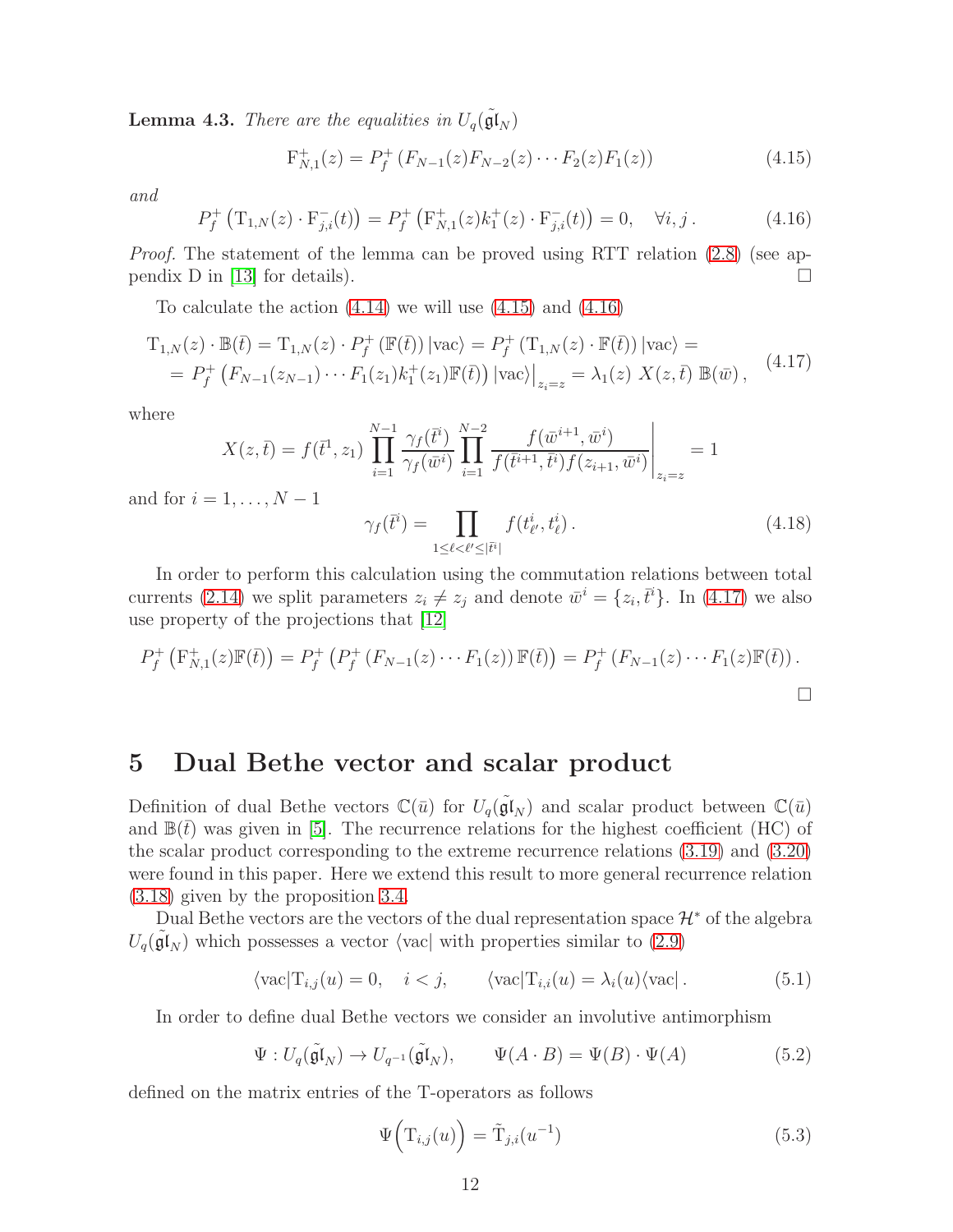where  $\tilde{T}_{i,j}(u) \in U_{q^{-1}}(\tilde{\mathfrak{gl}}_N)$ .

The action of antimorphism [\(5.2\)](#page-12-4) can be extended to the action onto vectors from representation spaces  $\mathcal{H}$  and  $\mathcal{H}^*$  according to the rules

$$
\Psi(|\text{vac}\rangle) = \langle \tilde{\text{vac}}|, \qquad \Psi(A|\text{vac}\rangle) = \langle \tilde{\text{vac}}|\Psi(A),
$$
  

$$
\Psi(\langle \text{vac}|) = |\tilde{\text{vac}}\rangle, \qquad \Psi(\langle \text{vac}|A) = \Psi(A)|\tilde{\text{vac}}\rangle.
$$
 (5.4)

Here vectors  $|\tilde{\text{vac}}\rangle$  and  $\langle \tilde{\text{vac}}|$  are defined by [\(2.9\)](#page-3-1) and [\(5.1\)](#page-12-5) for the algebra  $U_{q^{-1}}(\tilde{\text{gl}}_N)$ and A is any product of the entries  $T_{i,j}(z)$  of the T-operator. Note also that according to the equalities

$$
\Psi(\mathrm{T}_{i,i}(z)|\mathrm{vac}\rangle) = \lambda_i(z)\langle \mathrm{vac} | = \langle \mathrm{vac} | \tilde{\mathrm{T}}_{i,i}(z^{-1}) = \tilde{\lambda}_i(z^{-1})\langle \mathrm{vac} |
$$

one has

<span id="page-13-0"></span>
$$
\tilde{\lambda}_i(z^{-1}) = \lambda_i(z). \tag{5.5}
$$

Here  $\tilde{\lambda}_i(z)$  are eigenvalues of the diagonal entries of the T-operator for the algebra  $U_{q^{-1}}(\widetilde{\mathfrak{gl}}_N)$  .

It was demonstrated in [\[5\]](#page-19-4) that the dual Bethe vectors can be defined as follows

$$
\Psi\left(\mathbb{B}_{q}(\bar{t})\right) = \mathbb{C}_{q^{-1}}(\bar{t}^{-1}), \qquad \Psi\left(\mathbb{C}_{q}(\bar{t})\right) = \mathbb{B}_{q^{-1}}(\bar{t}^{-1}), \qquad (5.6)
$$

where notation  $\bar{t}^{-1}$  means

$$
\bar{t}^{-1} = \left\{ \frac{1}{t_1^1}, \dots, \frac{1}{t_{r_1}^1}; \frac{1}{t_1^2}, \dots, \frac{1}{t_{r_2}^2}; \dots; \frac{1}{t_1^{N-1}}, \dots, \frac{1}{t_{r_{N-1}}^{N-1}} \right\}
$$

and subscript in notation of the Bethe vectors  $\mathbb{B}_{q^{-1}}(\bar{t})$  and  $\mathbb{C}_{q^{-1}}(\bar{t})$  signifies that they are constructed for the algebra  $U_{q^{-1}}(\tilde{\mathfrak{gl}}_N)$ .

The scalar product of a generic Bethe vector  $\mathbb{B}(\bar{t})$  and a generic dual Bethe vector  $\mathbb{C}(\bar{u})$ 

<span id="page-13-1"></span>
$$
S(\bar{u}|\bar{t}) = \mathbb{C}(\bar{u})\mathbb{B}(\bar{t})\tag{5.7}
$$

is not vanishing unless  $|\bar{u}^i| = |\bar{t}^i|$  for all  $i = 1, \ldots, N-1$ . The scalar product  $S(\bar{u}|\bar{t})$ can be written in the form [\[5\]](#page-19-4)

<span id="page-13-2"></span>
$$
S(\bar{u}|\bar{t}) = \sum_{\text{part}} W(\bar{u}_{\text{I}}, \bar{u}_{\text{I}}|\bar{t}_{\text{I}}, \bar{t}_{\text{I}}) \prod_{i=1}^{N-1} \beta_i(\bar{u}_{\text{I}}^i) \beta_i(\bar{t}_{\text{I}}^i), \tag{5.8}
$$

where sum goes over partitions  $\{\bar{u}_i^i, \bar{u}_i^i\} \vdash \bar{u}^i$  and  $\{\bar{t}_i^i, \bar{t}_i^i\} \vdash \bar{t}^i$  such that  $|\bar{u}_1^i| = |\bar{t}_1^i|$  for  $i = 1, \ldots, N-1$ . The rational function  $W(\bar{u}_{\scriptscriptstyle \rm I},\bar{u}_{\scriptscriptstyle \rm I\hspace{-1pt}I}|\bar{t}_{\scriptscriptstyle \rm I},\bar{t}_{\scriptscriptstyle \rm I\hspace{-1pt}I})$  depends only on the R-matrix of the model and does not depend on the free functional parameters  $\lambda_i(z)$ . The function  $W(\bar{u}_{\rm I}, \bar{u}_{\rm I\!I}|\bar{t}_{\rm I}, \bar{t}_{\rm I\!I})$  has a presentation [\[5\]](#page-19-4)

$$
W(\bar{u}_{\rm I},\bar{u}_{\rm I\!I}|\bar{t}_{\rm I},\bar{t}_{\rm I\!I}) = Z(\bar{u}_{\rm I}|\bar{t}_{\rm I}) \ \bar{Z}(\bar{u}_{\rm I\!I}|\bar{t}_{\rm I\!I}) \ \frac{\prod_{i=1}^{N-1} f(\bar{u}_{\rm I\!I}^i, \bar{u}_{\rm I}^i) f(\bar{t}_{\rm I}^i, \bar{t}_{\rm I\!I}^i)}{\prod_{i=1}^{N-2} f(\bar{u}_{\rm I\!I}^{i+1}, \bar{u}_{\rm I}^i) f(\bar{t}_{\rm I}^{i+1}, \bar{t}_{\rm I\!I}^i)},\tag{5.9}
$$

where

$$
W(\bar{u}, \varnothing | \bar{t}, \varnothing) = Z(\bar{u} | \bar{t}), \quad W(\varnothing, \bar{u} | \varnothing, \bar{t}) = \bar{Z}(\bar{u} | \bar{t}) \tag{5.10}
$$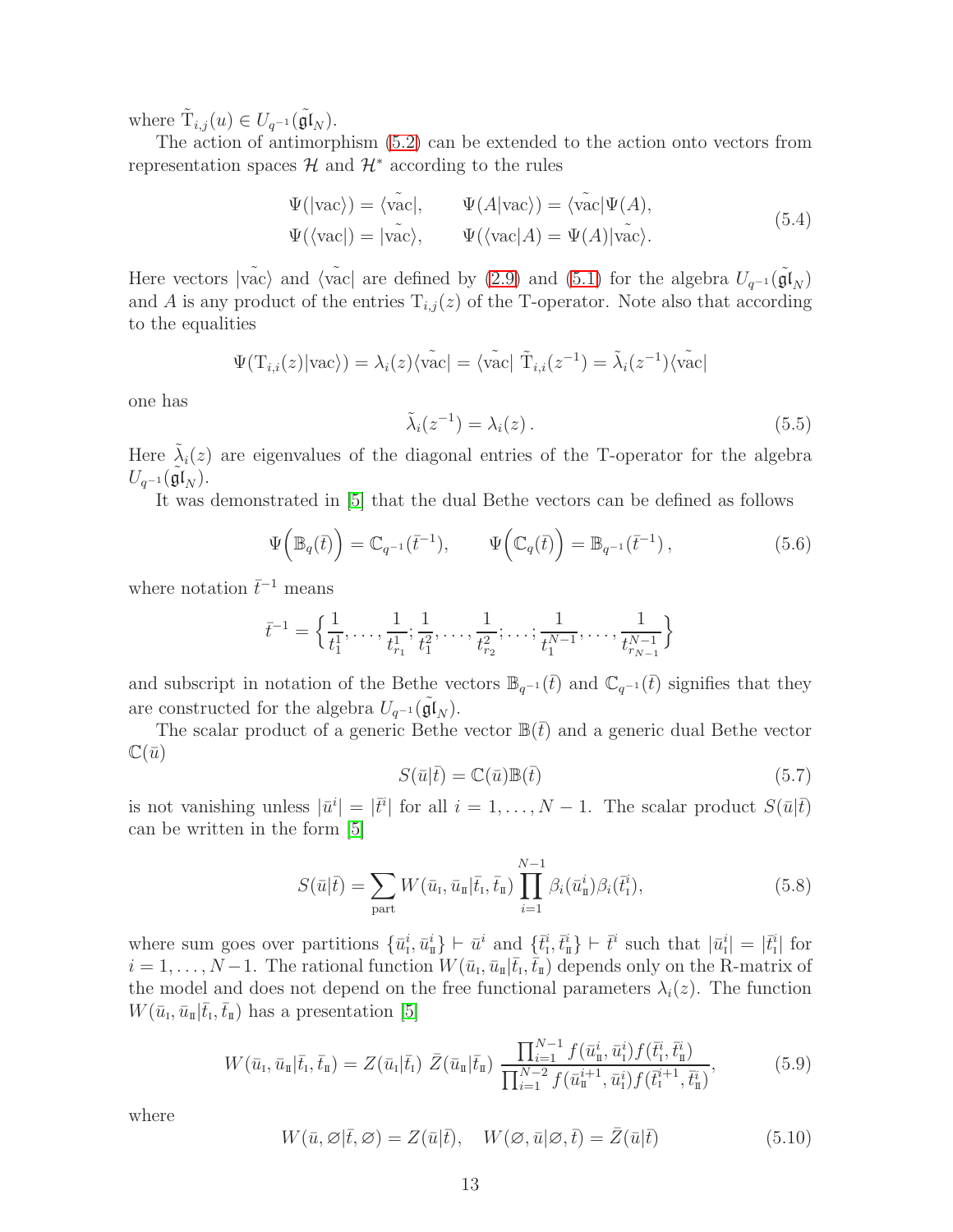are so called *highest coefficient* of the scalar product. One can check that  $\bar{Z}(\bar{u}|\bar{t}) =$  $Z(\bar{t}|\bar{u})$  due to the symmetry  $S(\bar{u}|\bar{t}) = \Psi(S(\bar{u}|\bar{t})) = S(\bar{t}|\bar{u}).$ 

Recurrence relation [\(3.18\)](#page-8-3) implies the recurrence relation for the dual Bethe vectors

$$
\mathbb{C}(\{\bar{u}^{s}\}_{1}^{\ell-1}, \{\bar{u}^{\ell}_{I}, \bar{u}^{\ell}_{I}\}, \{\bar{u}^{s}\}_{\ell+1}^{N-1}) = \sum_{i=1}^{\ell} \sum_{j=\ell+1}^{N} \sum_{\text{part}} \frac{\mathbb{C}(\{\bar{u}^{s}\}_{1}^{i-1}, \{\bar{u}^{s}\}_{i}^{j-1}, \{\bar{u}^{s}\}_{j}^{N-1}))}{f(\bar{u}^{\ell}_{I}, \bar{u}^{\ell-1})f(\bar{u}^{\ell+1}, \bar{u}^{\ell}_{I})} \frac{T_{j,i}(\bar{u}^{\ell}_{I})}{\lambda_{\ell}(\bar{u}^{\ell}_{I})} \times \prod_{p=i}^{\ell-1} \frac{\beta_{p}(\bar{u}^{p}_{I})g(\bar{u}^{p+1}_{I}, \bar{u}^{p}_{I})f(\bar{u}^{p}_{I}, \bar{u}^{p}_{I})}{f(\bar{u}^{p}_{I}, \bar{u}^{p-1})} \prod_{p=\ell+1}^{j-1} \frac{\tilde{g}(\bar{u}^{p}_{I\!I\!I}, \bar{u}^{p-1}_{I\!I\!I})f(\bar{u}^{p}_{I}, \bar{u}^{p}_{I\!I\!I})}{f(\bar{u}^{p+1}, \bar{u}^{p}_{I\!I\!I})} \quad (5.11)
$$

where we used  $(5.5)$ ,

<span id="page-14-1"></span><span id="page-14-0"></span>
$$
f_{q^{-1}}(x^{-1}, y^{-1}) = f_q(x, y), \qquad g_{q^{-1}}(x^{-1}, y^{-1}) = \tilde{g}_q(x, y)
$$

and sum over partitions is the same as in [\(3.18\)](#page-8-3). Note that there are no summation over partition of the set  $\bar{u}^{\ell}$  in [\(5.11\)](#page-14-0).

Let us consider the scalar product [\(5.7\)](#page-13-1) for some fixed partition  $\{\bar{u}_i^{\ell}, \bar{u}_i^{\ell}\} \vdash \bar{u}^{\ell}$  with cardinality  $|\bar{u}_i^{\ell}| = 1$ . Then, one can prove following

**Proposition 5.1.** Highest coefficients  $Z(\bar{u}|\bar{t})$  and  $\bar{Z}(\bar{u}|\bar{t})$  satisfy the recurrence relations

$$
Z(\bar{u}|\bar{t}) = \sum_{\text{part}} \frac{f(\bar{t}^{\ell}, \bar{u}^{\ell}_{1})}{f(\bar{u}^{\ell}_{1}, \bar{u}^{\ell-1}) f(\bar{u}^{\ell+1}, \bar{u}^{\ell}_{1})} \frac{g(\bar{t}^{\ell}_{1}, \bar{w}^{\ell-1}_{1}) f(\bar{t}^{\ell}_{1}, \bar{t}^{\ell}_{1})}{f(\bar{t}^{\ell}_{1}, \bar{w}^{\ell-1})} \times \sum_{j=\ell+1}^{N} \prod_{p=1}^{\ell-1} \frac{g(\bar{w}^p_{1}, \bar{w}^{p-1}_{1}) f(\bar{w}^p_{1}, \bar{w}^p_{1})}{f(\bar{w}^p_{1}, \bar{w}^{p-1}_{1})} \prod_{p=\ell+1}^{j-1} \frac{\tilde{g}(\bar{u}^p_{\mathfrak{m}}, \bar{u}^{p-1}_{\mathfrak{m}}) f(\bar{u}^p_{\mathfrak{m}}, \bar{u}^p_{\mathfrak{m}})}{f(\bar{w}^{p+1}, \bar{u}^p_{\mathfrak{m}})} \frac{g(\bar{t}^p_{1}, \bar{t}^{p-1}_{1}) f(\bar{t}^p_{1}, \bar{t}^p_{\mathfrak{m}})}{f(\bar{t}^p_{1}, \bar{t}^{p-1}_{1})} \times Z(\{\bar{u}^s\}_{1}^{\ell-1}, {\{\bar{u}^s\}_{\ell}^{\ell-1}, {\{\bar{u}^s\}_{j}^{\ell-1}} | \{\bar{w}^s\}_{1}^{\ell-1}, {\{\bar{t}^s\}_{\ell}^{\ell-1}, {\{\bar{t}^s\}_{j}^{\ell-1}}})} \qquad (5.12)
$$

and

<span id="page-14-2"></span>
$$
\bar{Z}(\bar{u}|\bar{t}) = \sum_{\text{part}} \frac{f(\bar{u}_{1}^{\ell}, \bar{t}^{\ell})}{f(\bar{u}_{1}^{\ell}, \bar{u}^{\ell-1}) f(\bar{u}^{\ell+1}, \bar{u}_{1}^{\ell})} \frac{\tilde{g}(\bar{w}_{m}^{\ell+1}, \bar{t}_{m}^{\ell}) f(\bar{t}_{m}^{\ell}, \bar{t}_{m}^{\ell})}{f(\bar{w}^{\ell+1}, \bar{t}_{m}^{\ell})} \times \sum_{i=1}^{\ell} \prod_{p=i}^{\ell-1} \frac{g(\bar{u}_{1}^{p+1}, \bar{u}_{1}^{p}) f(\bar{u}_{1}^{p}, \bar{u}_{1}^{p})}{f(\bar{u}_{1}^{p}, \bar{u}^{p-1})} \frac{\tilde{g}(\bar{t}_{m}^{p+1}, \bar{t}_{m}^{p}) f(\bar{t}_{m}^{p}, \bar{t}_{m}^{p})}{f(\bar{t}_{m}^{p+1}, \bar{t}_{m}^{p})} \prod_{p=\ell+1}^{N-1} \frac{\tilde{g}(\bar{w}_{m}^{p+1}, \bar{w}_{m}^{p}) f(\bar{w}_{1}^{p}, \bar{w}_{m}^{p})}{f(\bar{w}^{p+1}, \bar{w}_{m}^{p})} \times \bar{Z}(\{\bar{u}^{s}\}_{1}^{i-1}, \{\bar{u}_{1}^{s}\}_{i}^{i}, \{\bar{u}^{s}\}_{\ell+1}^{N-1}|\{\bar{t}^{s}\}_{1}^{i-1}, \{\bar{t}_{1}^{s}\}_{i}^{i}, \{\bar{w}_{1}^{s}\}_{\ell+1}^{N-1}). \tag{5.13}
$$

In [\(5.12\)](#page-14-1) partition is going over  $\{\bar{u}_\pi^s, \bar{u}_\pi^s\} \vdash \bar{u}^s$  for  $\ell + 1 \leq s \leq j - 1$ ,  $\{\bar{t}_1^s, \bar{t}_\pi^s\} \vdash \bar{t}^s$ for  $\ell \leq s \leq j-1$  and  $\{\bar{u}_i^{\ell}, \bar{t}^s\} = \{\bar{w}_i^s, \bar{w}_i^s\} \vdash \bar{w}^s$  for  $1 \leq s \leq \ell - 1$ . In [\(5.13\)](#page-14-2) partition is going over  $\{\bar{u}_i^s, \bar{u}_i^s\}$   $\vdash \bar{u}^s$  for  $i \leq s \leq \ell-1$ ,  $\{\bar{t}_i^s, \bar{t}_i^s\}$   $\vdash \bar{t}^s$  for  $i \leq s \leq \ell$ and  $\{\bar{u}_1^{\ell}, \bar{t}^s\} = \{\bar{w}_1^s, \bar{w}_1^s\} \vdash \bar{w}^s$  for  $\ell + 1 \leq s \leq N - 1$ . In both formulas [\(5.12\)](#page-14-1) and [\(5.13\)](#page-14-2) there are no partition over set  $\bar{u}^{\ell}$ . Boundary sets are defined as follows:  $\bar{u}^0 = \bar{t}^0 = \bar{w}^0_{\scriptscriptstyle \rm I\hspace{-1pt}I} = \bar{u}^N = \bar{t}^N = \bar{w}^N_{\scriptscriptstyle \rm I\hspace{-1pt}I} = \varnothing \ \textit{and} \ \bar{w}^0_{\scriptscriptstyle \rm I\hspace{-1pt}I} = \bar{w}^N_{\scriptscriptstyle \rm I\hspace{-1pt}I\hspace{-1pt}I} = \bar{u}^{\ell}_{\scriptscriptstyle \rm I\hspace{-1pt}I}.$ 

Proof of this proposition consists of the three steps.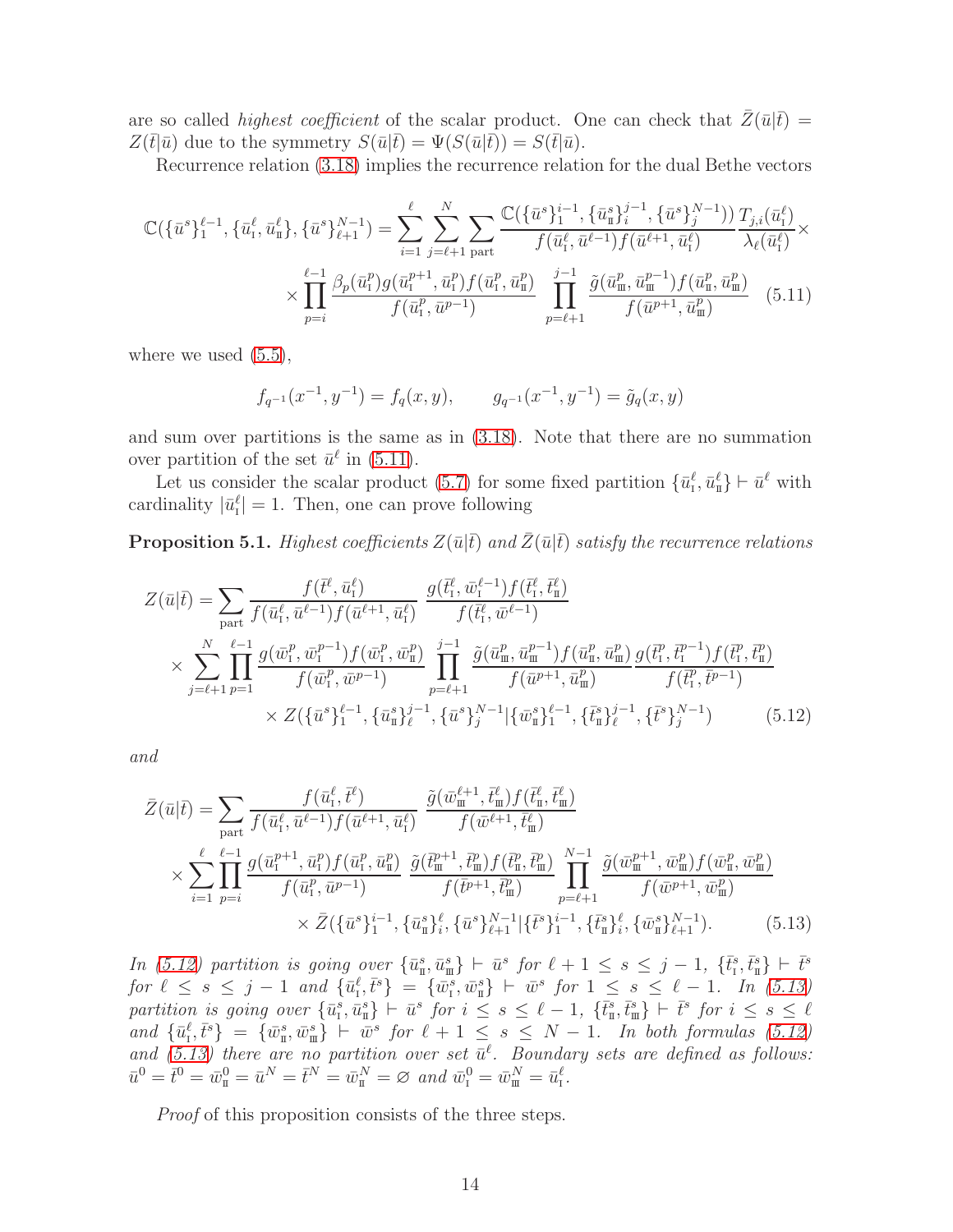1. First, one substitutes recurrence relation for the dual Bethe vector [\(5.11\)](#page-14-0) in the right hand side of the equality

<span id="page-15-0"></span>
$$
\mathbb{C}(\bar{u}) \mathbb{B}(\bar{t}) = \mathbb{C}(\{\bar{u}^s\}_{1}^{\ell-1}, \{\bar{u}^{\ell}_t, \bar{u}^{\ell}_\pi\}, \{\bar{u}^s\}_{\ell+1}^{N-1}) \mathbb{B}(t) \tag{5.14}
$$

for some fixed partition  $\{\bar{u}_i^{\ell}, \bar{u}_n^{\ell}\} \vdash \bar{u}^{\ell}$ .

- 2. Then, one uses the action of the monodromy matrix entry  $T_{j,i}(\bar{u}_I^{\ell})$  onto Bethe vector  $\mathbb{B}(\bar{t})$  according to the proposition [3.2.](#page-8-1)
- 3. Finally, the statement of the proposition follows from comparing the coefficients at the products  $\prod_{i=1}^{N-1} \beta_i(\bar{t}^i)$  and  $\prod_{i=1}^{N-1} \beta_i(\bar{u}^i)$  in both sides of [\(5.14\)](#page-15-0) in the presentation  $(5.8)$ .

The extreme case  $\ell = 1$  in [\(5.12\)](#page-14-1) takes the form

$$
Z(\bar{u}|\bar{t}) = \sum_{\text{part}} \sum_{j=2}^{N} \frac{g(\bar{t}_{1}^{1}, \bar{u}_{1}^{1}) f(\bar{t}_{1}^{1}, \bar{u}_{1}^{1}) f(\bar{t}_{1}^{1}, \bar{t}_{1}^{1})}{f(\bar{u}^{2}, \bar{u}_{1}^{1})} \prod_{p=2}^{j-1} \frac{\tilde{g}(\bar{u}_{m}^{p}, \bar{u}_{m}^{p-1}) f(\bar{u}_{m}^{p}, \bar{u}_{m}^{p}) g(\bar{t}_{1}^{p}, \bar{t}_{1}^{p-1}) f(\bar{t}_{1}^{p}, \bar{t}_{1}^{p})}{f(\bar{t}_{1}^{p}, \bar{t}_{1}^{p-1})}
$$

$$
Z(\{\bar{u}_{n}^{s}\}_{1}^{j-1}, \{\bar{u}^{s}\}_{j}^{N-1} | \{\bar{t}_{n}^{s}\}_{1}^{j-1}, \{\bar{t}^{s}\}_{j}^{N-1}), \qquad (5.15)
$$

where partition is going over  $\{\bar{u}_i^s, \bar{u}_\pi^s\} \vdash \bar{u}^s$  for  $2 \leq s \leq j-1$ ,  $\{\bar{t}_\pi^s, \bar{t}_\pi^s\} \vdash \bar{t}^s$  for  $i \leq 1 \leq$  $j-1$ . One can check that this equality coincide identically with formula (4.15) from [\[5\]](#page-19-4).

<span id="page-15-1"></span>The extreme case  $\ell = N - 1$  in [\(5.13\)](#page-14-2) takes the form

$$
\bar{Z}(\bar{u}|\bar{t}) = \sum_{i=1}^{N-1} \sum_{\text{part}} \frac{\tilde{g}(\bar{u}_{i}^{N-1}, \bar{t}_{\text{m}}^{N-1}) f(\bar{u}_{i}^{N-1}, \bar{t}_{\text{m}}^{N-1}) f(\bar{t}_{\text{m}}^{N-1}, \bar{t}_{\text{m}}^{N-1})}{f(\bar{u}_{i}^{N-1}, \bar{u}^{N-2})} \times \prod_{p=i}^{N-2} \frac{\tilde{g}(\bar{t}_{\text{m}}^{p+1}, \bar{t}_{\text{m}}^{p}) f(\bar{t}_{\text{m}}^{p}, \bar{t}_{\text{m}}^{p}) g(\bar{u}_{i}^{p+1}, \bar{u}_{i}^{p}) f(\bar{u}_{i}^{p}, \bar{u}_{\text{m}}^{p})}{f(\bar{t}_{i}^{p+1}, \bar{t}_{\text{m}}^{p})} \times \bar{Z}(\{\bar{u}^{s}\}_{1}^{i-1}, \{\bar{u}_{i}^{s}\}_{i}^{N-1} | \{\bar{t}^{s}\}_{1}^{i-1}, \{\bar{t}_{\text{m}}^{s}\}_{i}^{N-1}), \tag{5.16}
$$

where partition is going over  $\{\bar{u}_i^s, \bar{u}_i^s\}$   $\vdash \bar{u}^s$  for  $i \leq s \leq N-2$ ,  $\{\bar{t}_i^s, \bar{t}_i^s\}$   $\vdash \bar{t}^s$  for  $i \leq s \leq N-1$ . Again, equality [\(5.16\)](#page-15-1) coincide identically with formula (4.16) from [\[5\]](#page-19-4) if one takes into account equality  $\bar{Z}(\bar{u}|\bar{t}) = Z(\bar{t}|\bar{u})$ .

# Conclusion

This paper is a continuation of the research started in [\[4\]](#page-19-3) to develop zero modes method for the quantum integrable models defined by  $U_q(\mathfrak{gl}_N)$ -invariant R-matrices. The aim of this method is to find the action formulas of monodromy matrix entries onto off-shell Bethe vectors. These action formulas can be further used to obtain various recurrence relations for the Bethe vectors itself and different physical quantities in this class of the quantum integrable models. In  $[4]$  the recurrence relations for the highest coefficients of the scalar products of the off-shell Bethe vectors were obtained for the rational integrable models associated to super-Yangian double  $DY(\mathfrak{gl}(m|n)$ . In this paper we extend these results to the quantum integrable models based on the quantum loop algebra  $U_q(\tilde{\mathfrak{gl}}_N)$ .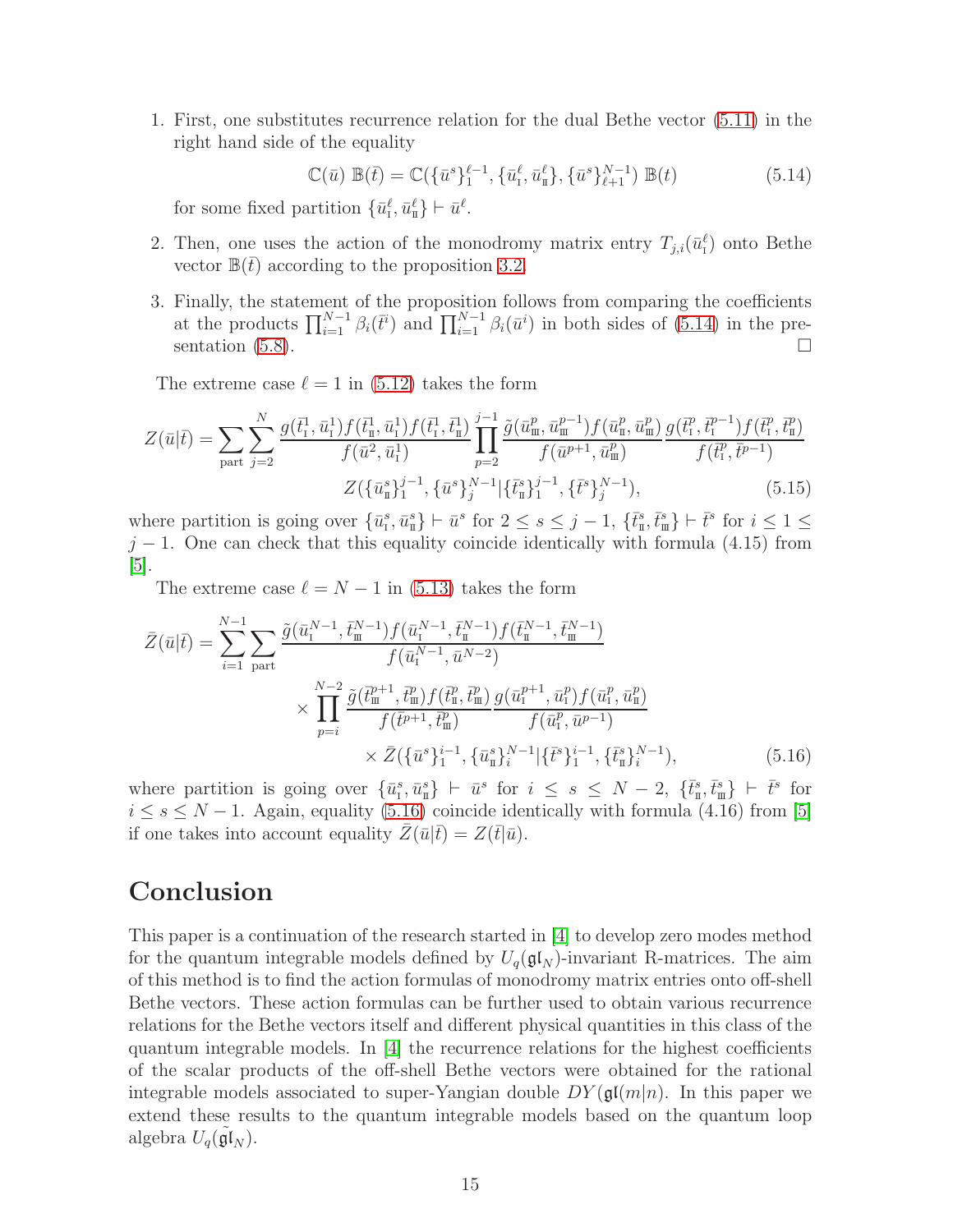### Acknowledgments

<span id="page-16-0"></span>The work of SP was supported in part by the RFBR Grant 19-01-00726-a.

# A Proof of the proposition [3.2](#page-8-1)

The statement of this proposition is obviously equivalent to [\(4.7\)](#page-10-6) from the proposi-tion [4.2](#page-11-0) for  $i = 1$  and  $j = N$ . Assume that it is valid also for arbitrary values i and j and prove using [\(4.1\)](#page-10-0) that it is valid as well for the action of  $T_{i+1,j}(z)$ . We will consider only the case of  $j \geq i+1$  in details, since the case  $j < i+1$  can be considered analogously.

Due to

$$
T_{i,i}^{-}[0]\mathbb{B}(\bar{t}) = \kappa_i q^{r_i - r_{i-1}} \mathbb{B}(\bar{t}), \qquad (A.1)
$$

the action of [\(4.1\)](#page-10-0) onto off-shell Bethe vector  $\mathbb{B}(\bar{t})$  transforms into

<span id="page-16-1"></span>
$$
\left(\mathbf{T}_{i+1,i}^{-}[0]\mathbf{T}_{i,j}(z) - \mathbf{T}_{i,j}(z)\mathbf{T}_{i+1,i}^{-}[0]\right) \mathbb{B}(\bar{t}) =
$$
\n
$$
= (q - q^{-1}) \left(q^{r_i - r_{i-1}} \kappa_i \ \mathbf{T}_{i+1,j}(z) \ \mathbb{B}(\bar{t}) - \delta_{i+1,j} q^{r_{i+1} - r_i} \kappa_{i+1} \ \mathbf{T}_{i,i}(z) \ \mathbb{B}(\bar{t})\right),
$$
\n(A.2)

where we used commutativity  $[T_{i+1,i+1}^{-}[0], T_{i,i}(z)] = 0$ . To obtain the action  $T_{i+1,j}(z)$ onto off-shell Bethe vector  $\mathbb{B}(\bar{t})$  from  $(A.2)$  we equate the terms proportional to  $\kappa_i$  and check that the terms proportional to  $\kappa_{i+1}$  are cancel each other in the left hand side of  $(A.2)$  for  $j > i + 1$  and yields the action of  $T_{i,i}(z) \mathbb{B}(t)$  for  $j = i + 1$ .

For  $j \geq i+1$  in the action [\(3.15\)](#page-8-0)  $\bar{w}^s = \{z, \bar{t}^s\} = \bar{w}^s_{\scriptscriptstyle \rm I\hspace{-1pt}I}$  and  $\bar{w}^s_{\scriptscriptstyle \rm I\hspace{-1pt}I} = \bar{w}^s_{\scriptscriptstyle \rm I\hspace{-1pt}I} = \bar{w}^s_{\scriptscriptstyle \rm I\hspace{-1pt}I} = \emptyset$  for  $s = i, \ldots, j - 1$ . Using [\(4.6\)](#page-10-7) one gets

<span id="page-16-3"></span>
$$
T_{i,j}(z) T_{i+1,i}^{-}[0] \mathbb{B}(\bar{t})\Big|_{\kappa_{i+1}=0} = (q - q^{-1})\kappa_i q^{r_i - r_{i-1}-1} \lambda_1(z) \times \sum_{\ell=1}^{r_i} \beta_i(t_\ell^i) \frac{f(t_\ell^i, \bar{t}_\ell^i)}{f(t_\ell^i, \bar{t}_\ell^{i-1})} \sum_{\text{part}} \mathbb{B}(\bar{w}_{\mathbb{I}}) \mathcal{A}_{i,j}(\bar{w}_{\mathbb{I}}; \bar{w}_{\mathbb{I}}; \bar{w}_{\mathbb{I}}),
$$
\n(A.3)

where  $\bar{w}_{\scriptscriptstyle \rm I\hspace{-1pt}I}^i = \{z,\bar{t}_\ell^i\}$ . Acting by the same operators in inverse order one gets

<span id="page-16-2"></span>
$$
T_{i+1,i}^{-}[0] T_{i,j}(z) \mathbb{B}(\bar{t})\Big|_{\kappa_{i+1}=0} = (q - q^{-1})\kappa_i q^{r_i - r_{i-1}}\lambda_1(z) \times \times \sum_{\text{part}} \mathbb{B}(\bar{w}_{\mathbf{I}}) \beta_i(\bar{w}_{\mathbf{I}}^i) \frac{f(\bar{w}_{\mathbf{I}}^i, \bar{w}_{\mathbf{I}}^i)}{f(\bar{w}_{\mathbf{I}}^i, \bar{w}_{\mathbf{I}}^{i-1})} \mathcal{A}_{i,j}(\bar{w}_{\mathbf{I}}; \bar{w}_{\mathbf{I}}; \bar{w}_{\mathbf{I}}),
$$
\n(A.4)

where the set  $\bar{w}^i = \{z, \bar{t}^i\}$  is divided into subsets  $\{\bar{w}^i_1, \bar{w}^i_1\} \vdash \bar{w}^i$  such that  $|\bar{w}^i_1| = 1$ . In [\(A.4\)](#page-16-2) one should take into account that  $|\bar{w}_{\pi}^{i-1}| = r_{i-1}$  while  $|\bar{w}_{\pi}^{i}| = |\bar{w}^{i}| = r_{i} + 1$ .

The sum over  $\ell$  in  $(A.3)$  can be rewritten as sum over partitions. One can replace the ratio

$$
\frac{f(t^i_{\ell}, \bar{t}^i_{\ell})}{f(t^i_{\ell}, \bar{t}^{i-1})} = \frac{f(t^i_{\ell}, \bar{w}^i_{\scriptscriptstyle \rm I\hspace{-1pt}I})}{f(t^i_{\ell}, \bar{w}^{i-1})}\,,
$$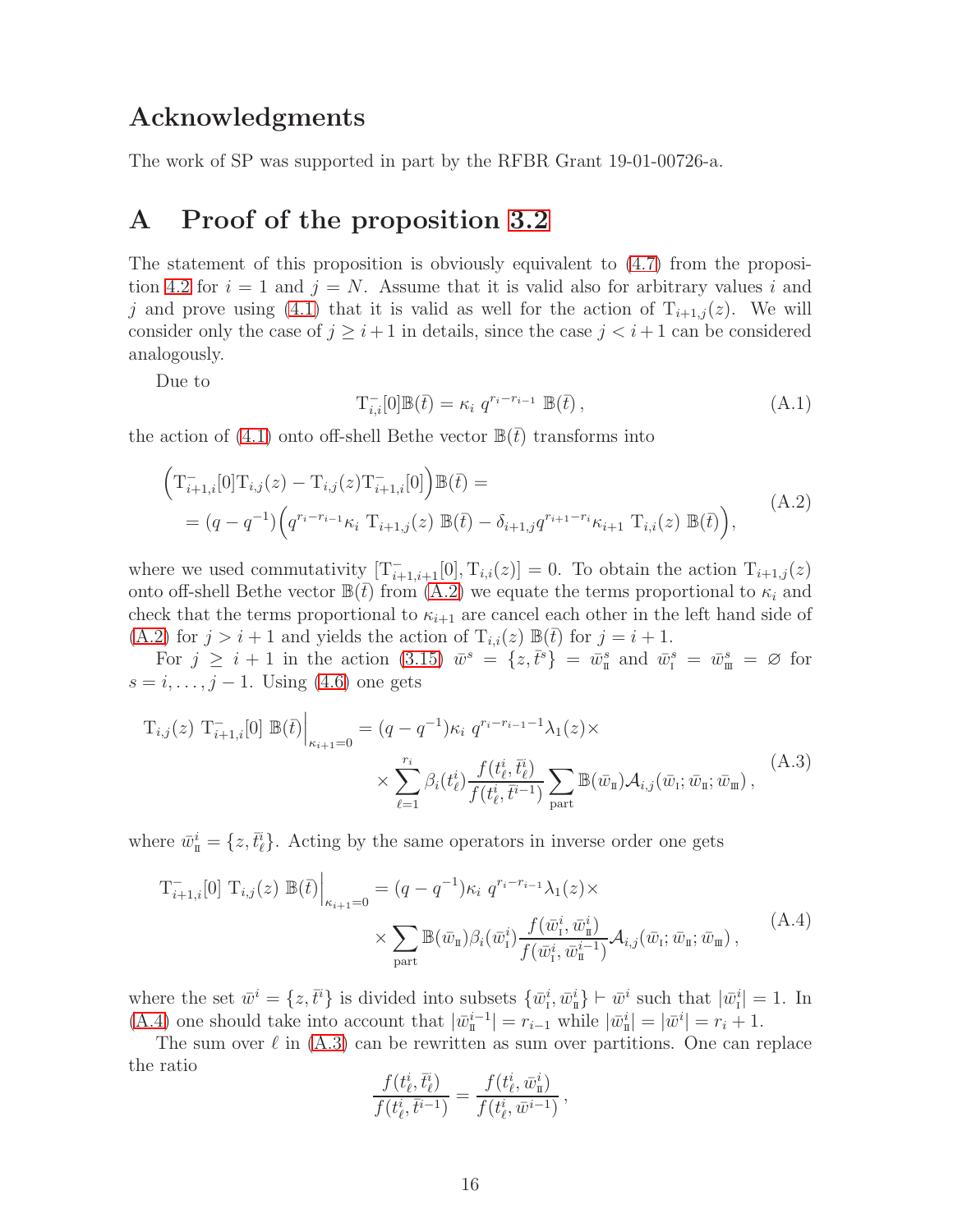where  $\bar{w}_{\scriptscriptstyle \rm I\hspace{-1pt}I}^i = \{z,\bar{t}_\ell^i\}$  and add to the sum over  $\ell$  the zero term proportional to

$$
\frac{f(z,\bar{t}^i)}{f(z,\bar{w}^{i-1})} = 0.
$$

The sum over  $\ell$  transforms into

$$
\sum_{\ell=1}^{r_i} \frac{f(t_\ell^i, \bar{t}_\ell^i)}{f(t_\ell^i, \bar{t}^{i-1})} (\cdot) = \sum_{\text{part}} \frac{f(\bar{w}_1^i, \bar{w}_1^i)}{f(\bar{w}_1^i, \bar{w}_1^{i-1})} \frac{1}{f(\bar{w}_1^i, \bar{w}_1^{i-1})} (\cdot),
$$

where sum runs over partitions  $\{\bar{w}_i^i, \bar{w}_i^i\} \vdash \bar{w}^i$  such that  $|\bar{w}_i^i| = 1$ . Subtracting [\(A.3\)](#page-16-3) from [\(A.4\)](#page-16-2) and using [\(3.10\)](#page-7-2) one gets the action [\(3.15\)](#page-8-0) with index i replaced by  $i + 1$ .

Let us check that for  $j > i + 1$  the terms proportional to  $\kappa_{i+1}$  in  $(A.2)$  vanish. The terms which are proportional to  $\kappa_{i+1}$  in the action of  $T_{i,j}(z)$   $T_{i+1,i}^{-}[0]$   $\mathbb{B}(\overline{t})$  is

<span id="page-17-1"></span>
$$
T_{i,j}(z) T_{i+1,i}^{-}[0] \mathbb{B}(\bar{t})\Big|_{\kappa_i=0} = -(q-q^{-1})\kappa_{i+1} q^{r_{i+1}-r_i} \lambda_1(z) \times \times \sum_{\text{part}} \mathbb{B}(\bar{w}_{\mathbb{I}}) \mathcal{A}_{i,j}(\bar{w}_{\mathbb{I}}; \bar{w}_{\mathbb{I}}; \bar{w}_{\mathbb{I}}) \frac{f(\bar{w}_{\mathbb{I}}^i, \bar{w}_{\mathbb{I}}^i)}{f(\bar{w}_{\mathbb{I}}^{i+1}, \bar{w}_{\mathbb{I}}^i)} \frac{q}{f(\bar{w}_{\mathbb{I}}^{i+1}, \bar{w}_{\mathbb{I}}^i)},
$$
\n(A.5)

where we again present the sum over  $\ell$  after the action of zero mode operator  $T_{i+1,i}^{-}[0]$ as sum over partitions of the set  $\{\bar{w}_{\scriptscriptstyle \rm I\hspace{-1pt}I}^i,\bar{w}_{\scriptscriptstyle \rm I\hspace{-1pt}I}^i\}$   $\vdash \bar{w}^i = \{z,\bar{t}^i\}$  with  $|\bar{w}_{\scriptscriptstyle \rm I\hspace{-1pt}I\hspace{-1pt}I}|^i = 1$ . The action in inverse order can be written in the same form as  $(A.5)$  since  $|\bar{w}_{\pi}^{i}| = r_{i}$  and  $|\bar{w}_{\pi}^{i+1}| =$  $r_{i+1}$  + 1 and coefficient at  $\kappa_{i+1}$  in the left hand side of [\(A.2\)](#page-16-1) vanishes.

In the case  $j = i + 1$  the action  $T_{i,i+1}(z)$   $T_{i+1,i}^{-}[0]$   $\mathbb{B}(\bar{t})$  is given by equality  $(A.5)$ , where the set  $\bar{w}^{i+1}$  is divided into subsets  $\bar{w}^{i+1}_{\text{II}}$  and  $\bar{w}^{i+1}_{\text{III}}$  with cardinality  $|\bar{w}^{i+1}_{\text{II}}| = r_{i+1}$ . The action in inverse order  $T_{i+1,i}^{-}[0]$   $T_{i,i+1}(z) \mathbb{B}(\bar{t})$  is

<span id="page-17-2"></span>
$$
T_{i+1,i}^{-}[0] T_{i,i+1}(z) \mathbb{B}(\bar{t})\Big|_{\kappa_i=0} = -(q-q^{-1})\kappa_{i+1} q^{r_{i+1}-r_i}\lambda_1(z) \times \times \sum_{\text{part}} \mathbb{B}(\bar{w}_{\mathbb{I}}) \mathcal{A}_{i,i+1}(\bar{w}_{\mathbb{I}}; \bar{w}_{\mathbb{I}}; \bar{w}_{\mathbb{I}}) \frac{f(\bar{w}_{\mathbb{I}}^i, \bar{w}_{\mathbb{I}}^i)}{f(\bar{w}_{\mathbb{I}}^{i+1}, \bar{w}_{\mathbb{I}}^i)}.
$$
(A.6)

Subtracting [\(A.5\)](#page-17-1) at  $j = i + 1$  from [\(A.6\)](#page-17-2) and using [\(3.11\)](#page-7-3) one gets from [\(A.2\)](#page-16-1) the action of the diagonal monodromy entry  $T_{i,i}(z)$  onto off-shell Bethe vector  $\mathbb{B}(t)$ .  $\Box$ 

# <span id="page-17-0"></span>B Proof of the proposition [3.4](#page-8-2)

In this appendix we prove recurrence relations for the off-shell Bethe vectors  $\mathbb{B}(t)$ formulated in the proposition [3.4.](#page-8-2) Particular cases of these relations mentioned in the corollary [3.5](#page-9-3) were found in [\[5\]](#page-19-4) in the framework of hierarchical Bethe ansatz. Note that in [\[5\]](#page-19-4) normalization of the off-shell Bethe vectors was

$$
\prod_{i=1}^{N-1} \beta_i(\bar{t}^i)^{-1} \mathbb{B}(\bar{t}).
$$
\n(B.1)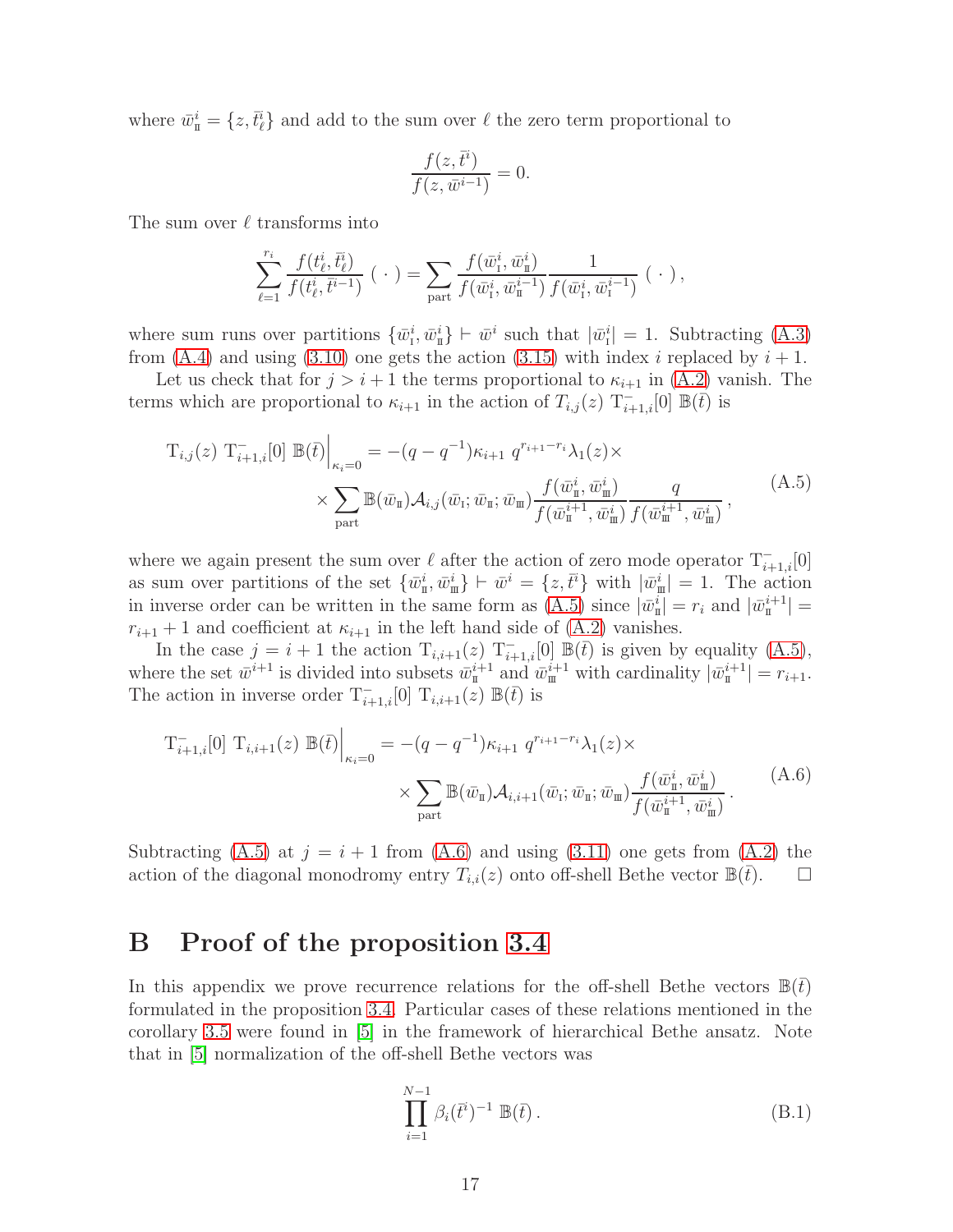To prove proposition [3.4](#page-8-2) one can use the action formulas [\(3.15\)](#page-8-0) and verify that  $(3.18)$  becomes identities. Since the monodromy matrix entries  $T_{i,j}(z)$  in  $(3.18)$  are upper-triangular  $i < j$  we substitute in the right hand side of this equality the action given by  $(3.17)$ :

<span id="page-18-0"></span>
$$
\sum_{\text{part}} \sum_{i=1}^{\ell} \sum_{j=\ell+1}^{N} \frac{\lambda_1(z)}{\lambda_{\ell}(z)} \frac{\mathbb{B}(\{\bar{w}_{\text{n}}^s\}_{1}^{i-1}, \{z,\bar{t}_{\text{n}}^s\}_{i}^{\ell-1}, \{z,\bar{t}_{\text{n}}^s\}_{\ell+1}^{j-1}; \{\bar{w}_{\text{n}}^s\}_{j}^{N-1})}{f(\bar{t}^{\ell+1},z)f(z,\bar{t}^{\ell-1})} \times \frac{\prod_{p=1}^{i-1} \frac{\beta_p(\bar{w}_{\text{n}}^p)f(\bar{w}_{\text{n}}^p, \bar{w}_{\text{n}}^p)}{h(\bar{w}_{\text{n}}^p, \bar{w}_{\text{n}}^p) f(\bar{w}_{\text{n}}^p, \bar{w}_{\text{n}}^p)} \prod_{p=i}^{\ell-1} \frac{\beta_p(\bar{t}_{\text{n}}^p)\tilde{g}(\bar{t}_{\text{n}}^{p+1}, \bar{t}_{\text{n}}^p)f(\bar{t}_{\text{n}}^p, \bar{t}_{\text{n}}^p)}{f(\bar{t}_{\text{n}}^p, \bar{t}_{\text{n}}^{p-1})} \times \frac{\prod_{p=\ell+1}^{j-1} \frac{g(\bar{t}_{\text{m}}^p, \bar{t}_{\text{m}}^{p-1})f(\bar{t}_{\text{n}}^p, \bar{t}_{\text{m}}^p)}{f(\bar{t}_{\text{n}}^p, \bar{t}_{\text{m}}^p)} \prod_{p=j}^{N-1} \frac{f(\bar{w}_{\text{n}}^p, \bar{w}_{\text{n}}^p)}{h(\bar{w}_{\text{n}}^{p+1}, \bar{w}_{\text{m}}^p)f(\bar{w}_{\text{n}}^{p+1}, \bar{w}_{\text{m}}^p)},
$$
\n(B.2)

where sum over partitions of the sets  $\{\bar{t}^s\}_{i=1}^{\ell-1}$ ,  $\{\bar{t}^s\}_{\ell+1}^{j-1}$  are described in propositions [3.4](#page-8-2) and of the sets  $\{\bar{w}^s\}_1^{i-1}$ ,  $\{\bar{w}^s\}_j^{N-1}$  in proposition [3.2](#page-8-1) respectively. Recall that according to these rules  $\bar{w}_I^0 = \bar{t}_I^{\ell} = \bar{t}_{\mathfrak{m}}^{\ell} = \bar{w}_{\mathfrak{m}}^N = \{z\}.$  Our goal is to rewrite the sum over partitions of the sets  $\{\bar{t}^s\}_{i=1}^{\ell-1}$  and  $\{\bar{t}^s\}_{\ell+1}^{j-1}$  in [\(B.2\)](#page-18-0) as sum over partitions of the sets  $\{\bar{w}^s\}_{i=1}^{\ell-1} = \{z,\bar{t}^s\}_{i=1}^{\ell-1} \text{ and } \{\bar{w}^s\}_{\ell+1}^{j-1} = \{z,\bar{t}^s\}_{\ell+1}^{j-1}.$ 

To do this we transform second and third lines of [\(B.2\)](#page-18-0) as follows

$$
\times \prod_{p=1}^{i-1} \frac{\beta_p(\bar{w}_1^p) f(\bar{w}_1^p, \bar{w}_1^p)}{h(\bar{w}_1^p, \bar{w}_1^{p-1}) f(\bar{w}_1^p, \bar{w}_1^{p-1})} \prod_{p=i}^{\ell-1} \frac{\beta_p(\bar{t}_1^p) \tilde{g}(\bar{t}_1^{p+1}, \bar{t}_1^p) f(\bar{t}_1^p, \{z, \bar{t}_1^p\})}{f(\bar{t}_1^p, \{z, \bar{t}_1^{p-1}\})} \times \times \prod_{p=\ell+1}^{j-1} \frac{g(\bar{t}_m^p, \bar{t}_m^{p-1}) f(\{z, \bar{t}_m^p\}, \bar{t}_m^p)}{f(\{z, \bar{t}_1^{p+1}\}, \bar{t}_m^p)} \prod_{p=j}^{N-1} \frac{\tilde{g}(\bar{w}_m^{p+1}, \bar{w}_m^p) f(\bar{w}_m^p, \bar{w}_m^p)}{f(\bar{w}^{p+1}, \bar{w}_m^p)}.
$$
\n(B.3)

Let us at the moment split the values of the boundary sets  $\bar{t}_I^{\ell} = \bar{t}_{I}^{\ell} = \{z'\}$  and  $\bar{w}_I^0 = \bar{w}_{\rm m}^N = \{z\}$  with  $z \neq z'$ . Then the sum over partitions in [\(B.2\)](#page-18-0) can be written as sum over partitions  $\{\bar{w}_1^s, \bar{w}_1^s\}_{1}^{\ell-1} \vdash \{\bar{w}^s\}_{1}^{\ell-1} = \{z, \bar{t}^s\}_{1}^{\ell-1}$  and  $\{\bar{w}_1^s, \bar{w}_2^s\}_{\ell+1}^{N-1} \vdash \{\bar{w}^s\}_{\ell+1}^{N-1} =$  $\{z,\bar{t}^s\}_{\ell+1}^{N-1}$  $_{\ell+1}$ 

<span id="page-18-1"></span>
$$
\sum_{\text{part}} \frac{\mathbb{B}(\{\bar{w}_{\pi}^{s}\}_{1}^{\ell-1}, \{z', \bar{t}^{\ell}\}, \{\bar{w}_{\pi}^{s}\}_{\ell+1}^{N-1})}{f(\bar{t}^{\ell+1}, z')f(z', \bar{t}^{\ell-1})} \times \times \frac{\lambda_{1}(z)}{\lambda_{\ell}(z)} \sum_{i=1}^{\ell} \prod_{p=1}^{i-1} g(\bar{w}_{i}^{p}, \bar{w}_{i}^{p-1}) \prod_{p=i}^{\ell-1} \tilde{g}(\bar{w}_{i}^{p+1}, \bar{w}_{i}^{p}) \prod_{p=1}^{\ell-1} \frac{\beta_{p}(\bar{w}_{i}^{p})f(\bar{w}_{i}^{p}, \bar{w}_{i}^{p})}{f(\bar{w}_{i}^{p}, \bar{w}_{i}^{p-1})} \times \times \sum_{j=\ell+1}^{N} \prod_{p=\ell+1}^{j-1} g(\bar{w}_{\pi}^{p}, \bar{w}_{\pi}^{p-1}) \prod_{p=j}^{N-1} \tilde{g}(\bar{w}_{\pi}^{p+1}, \bar{w}_{\pi}^{p}) \prod_{p=\ell+1}^{N-1} \frac{f(\bar{w}_{i}^{p}, \bar{w}_{\pi}^{p})}{f(\bar{w}_{i}^{p+1}, \bar{w}_{\pi}^{p})},
$$
\n(B.4)

where the boundary sets  $\bar{w}_I^{\ell} = \bar{t}_I^{\ell} = \{z'\}$  and  $\bar{w}_I^{\ell} = \bar{t}_I^{\ell} = \{z'\}$  are fixed. The terms in the sum over partitions vanishes when either  $\bar{w}_i^s = \{z\}$  for  $s = i, \ldots, \ell - 1$  or  $\bar{w}_m^s = \{z\}$ for  $s = \ell + 1, \ldots, j - 1$  because either  $f(z, \bar{w}^{s-1})^{-1} = 0$  or  $f(\bar{w}^{s+1}, z)^{-1} = 0$ .

Using a trivial relation between rational functions

$$
\tilde{g}(x, y) = g(x, y) \frac{y}{x}
$$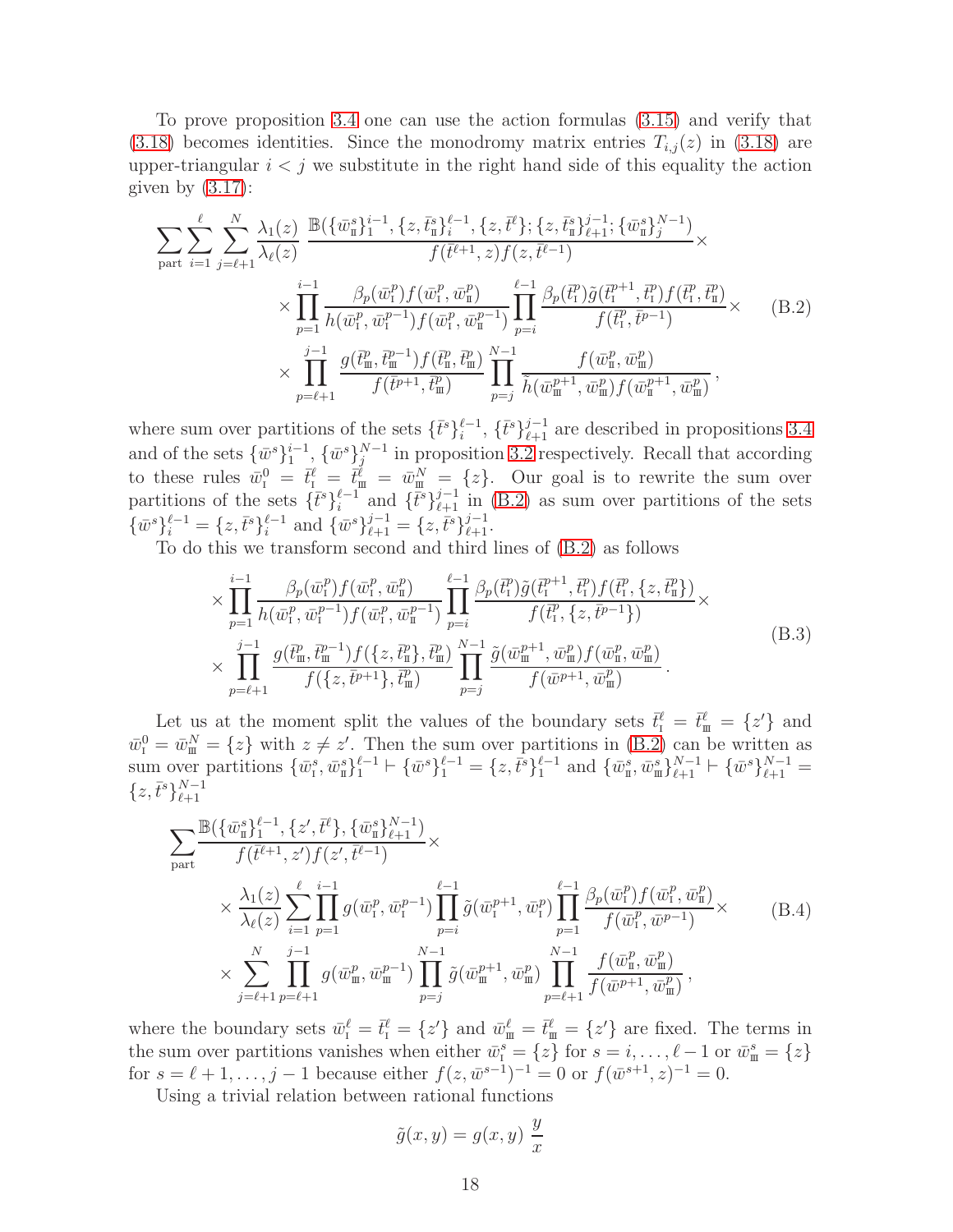one can calculate the sums over i and j in  $(B.4)$  to obtain

<span id="page-19-8"></span>
$$
\sum_{\text{part}} \frac{\mathbb{B}(\{\bar{w}_{\pi}^s\}_1^{\ell-1}, \{z', \bar{t}^{\ell}\}, \{\bar{w}_{\pi}^s\}_{\ell+1}^{N-1})}{f(\bar{t}^{\ell+1}, z')f(z', \bar{t}^{\ell-1})} \frac{g(z', \bar{w}_{\pi}^{\ell-1})}{g(z', z)} \frac{g(\bar{w}_{\pi}^{\ell+1}, z')}{g(z, z')} \times \times \frac{\lambda_1(z)}{\lambda_{\ell}(z)} \prod_{p=1}^{\ell-1} \frac{\beta_p(\bar{w}_{\pi}^p) f(\bar{w}_{\pi}^p, \bar{w}_{\pi}^p)}{f(\bar{w}_{\pi}^p, \bar{w}_{\pi}^p)} \prod_{p=\ell+1}^{N-1} \frac{f(\bar{w}_{\pi}^p, \bar{w}_{\pi}^p)}{f(\bar{w}_{\pi}^{p+1}, \bar{w}_{\pi}^p) h(\bar{w}_{\pi}^{p+1}, \bar{w}_{\pi}^p)}.
$$
\n(B.5)

When  $z' \to z$  in this sum over partitions only the term survives such that  $\bar{w}_i^s = \{z\}$ for all  $s = 1, \ldots, \ell - 1$  and  $\bar{w}^s_{\mathfrak{m}} = \{z\}$  for all  $s = \ell + 2, \ldots, N - 1$ . Taking into account that according to the proposition [3.2](#page-8-1)  $\bar{w}_{\scriptscriptstyle \rm I\hspace{-1pt}I}^0 = \bar{w}_{\scriptscriptstyle \rm I\hspace{-1pt}I}^N = \varnothing$  and the fact that

$$
\prod_{p=1}^{\ell-1} \beta_p(z) = \frac{\lambda_{\ell}(z)}{\lambda_1(z)}
$$

one concludes that [\(B.5\)](#page-19-8) is equal to  $\mathbb{B}(\{\bar{t}^s\}_{1}^{\ell-1}, \{z, \bar{t}^{\ell}\}, \{\bar{t}^s\}_{\ell+1}^{N-1})$  so [\(3.18\)](#page-8-3) becomes identity.  $\Box$ 

## <span id="page-19-0"></span>References

- [1] L. D. Faddeev, How Algebraic Bethe Ansatz works for integrable model, in: Les Houches Lectures Quantum Symmetries, eds A. Connes et al, North Holland, (1998) 149, arXiv:hep-th/9605187.
- <span id="page-19-2"></span><span id="page-19-1"></span>[2] V. G. Drinfeld. Quantum groups, J. Soviet Math., 41:2 (1988) 898–915.
- [3] N.Yu. Reshetikhin, M.A. Semenov-Tian-Shansky. Central extension of quantum groups. Lett. Math. Phys. 19 (1990) 133–142.
- <span id="page-19-3"></span>[4] A. Hutsalyuk, A. Liashyk, S. Z. Pakuliak, E. Ragoucy, N. A. Slavnov. Actions of the monodromy matrix elements onto  $\mathfrak{gl}(m|n)$ -invariant Bethe vectors. J. Stat. Mech. (2020) 093104.
- <span id="page-19-4"></span>[5] A. Hutsalyuk, A. Liashyk, S. Z. Pakuliak, E. Ragoucy, N. A. Slavnov. Scalar products and norm of Bethe vectors for integrable models based on  $U_q(\mathfrak{gl}_m)$ . SciPost (2018) 4 006.
- <span id="page-19-5"></span>[6] A. Os'kin, S. Pakuliak, A. Silantyev, On the universal weight function for the quantum affine algebra  $U_q(\mathfrak{gl}(N))$ , Algebra and Analysis 21 n.4 (2009) 196–240.
- <span id="page-19-6"></span>[7] A. Hutsalyuk, A. Liashyk, S. Z. Pakuliak, E. Ragoucy, N. A. Slavnov. Current presentation for the super-Yangian double  $DY(\mathfrak{gl}(m|n))$  and Bethe vectors. Russ. Math. Surv. (2017) 72 33, doi:10.1070/RM9754.
- <span id="page-19-7"></span>[8] A. Liashyk, S. Z. Pakuliak. Algebraic Bethe ansatz for  $\mathfrak{o}_{2n+1}$ -invariant integrable models. Theor. and Math. Phys. 206(1) (2021) 19–39.